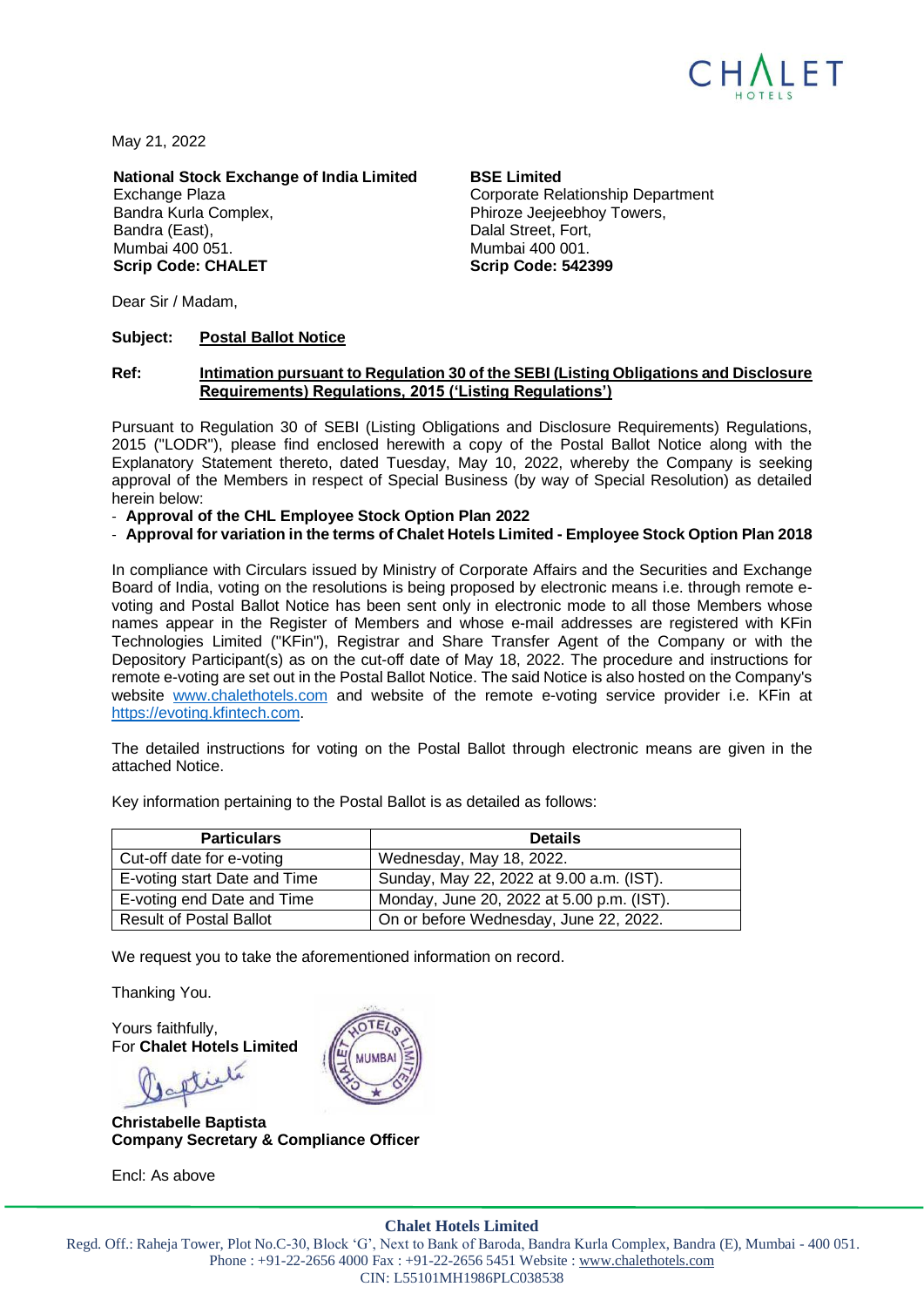

**Chalet Hotels Limited**

Regd. Office: Raheja Tower, Plot No. C-30, Block G, Next to Bank of Baroda, Bandra Kurla Complex, Bandra East, Mumbai 400051. CIN: L55101MH1986PLC038538 Tel: +91-22-26564000 Fax: +91-22-26565451 Email[: companysecretary@chalethotels.com](mailto:companysecretary@chalethotels.com)

Website: [www.chalethotels.com](http://www.chalethotels.com/)

# NOTICE OF POSTAL BALLOT OF CHALET HOTELS LIMITED

# Postal Ballot and Remote E-Voting Details

| <b>E</b> -voting Start Date and Time | Sunday, May 22, 2022 at 09:00 a.m.                                     |
|--------------------------------------|------------------------------------------------------------------------|
| <b>E</b> -voting End Date and Time   | Monday, June 20, 2022 at 05.00 p.m.                                    |
|                                      | Date of Announcement of Result   On or before Wednesday, June 22, 2022 |
| Website for publication of Result    | www.chalethotels.com                                                   |

# Contents

| Sr. No. | Particulars                                                            | Page Nos. |
|---------|------------------------------------------------------------------------|-----------|
| 1.      | Notice for Postal Ballot.                                              |           |
| 2.      | Explanatory Statement under Section 102 of the<br>Companies Act, 2013. | 6         |
| 3.      | Notes to Members.                                                      | 19        |
| 4.      | E-voting Instructions.                                                 | 22        |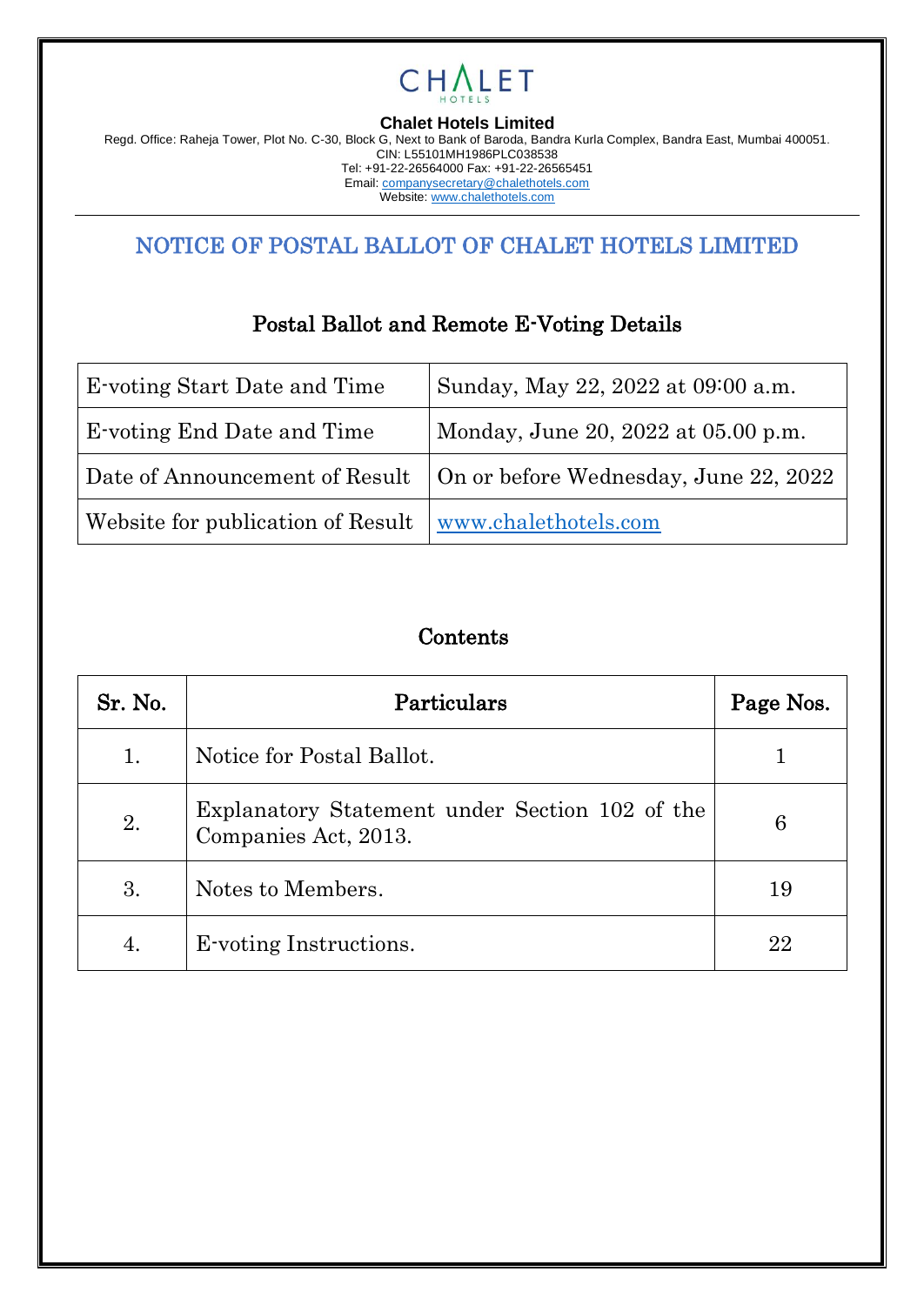

#### CHALET HOTELS LIMITED

CIN: L55101MH1986PLC038538 Regd. Office: Raheja Tower, Plot No.C-30, Block 'G', Next to Bank of Baroda, Bandra Kurla Complex, Bandra(E), Mumbai MH 400051 IN Tel No.: (91-22) 26565496, Fax No.: (91-22) 26565451 Website: [www.chalethotels.com](http://www.chalethotels.com/) Email: companysecretary@chalethotels.com

#### NOTICE OF POSTAL BALLOT

Dear Members,

NOTICE is hereby given that pursuant to and in compliance with the provisions of Section 110 and all other applicable provisions, if any, of the Companies Act, 2013 ('Act'), Rules 20 and 22 of the Companies (Management and Administration) Rules, 2014 ("Rules"), read with General Circular No. 14/2020 dated April 8, 2020, No. 17/2020 dated April 13, 2020, and No. 20/2021 dated December 8, 2021 issued by the Ministry of Corporate affairs ("MCA"), respectively (collectively referred to as the "MCA Circulars") (including any statutory modification(s) or re-enactment(s) thereof for the time being in force), Regulation 44 of the SEBI (Listing Obligations and Disclosure Requirements) Regulations, 2015 ("SEBI Listing Regulations"), and pursuant to other applicable laws and regulations, the special resolutions appended below are proposed for approval of the Members of Chalet Hotels Limited ("Company" or "Chalet") through Postal Ballot by remote e-voting process ("Remote Evoting"). This Notice is being sent through email to all the Members who have registered their email addresses with the Company or Depository / Depository Participants.

In line with the aforementioned MCA Circulars, the companies have been advised to consider and take all decisions requiring Members' approval, other than items of ordinary business or business where any person has a right to be heard, by way of postal ballot through remote evoting mechanism in accordance with the provisions of the Act and Rules made thereunder, without holding a general meeting that requires physical presence of Members at a common venue. MCA has clarified that the requirements provided in Rule 20 of the Rules as well as the framework provided in the MCA Circulars will be applicable mutatis mutandis for companies that are required to provide e-voting facility under the Act while they are transacting any business(es) only by Postal Ballot, upto December 31, 2022.

An Explanatory Statement pursuant to the provisions of Section 102, 110 and other applicable provisions, if any, of the Act pertaining to the special resolutions setting out the material facts, along with instructions/procedure for Remote E-voting is annexed for your consideration.

In accordance with the provisions of the MCA Circulars, companies have been permitted to conduct voting on Postal Ballots only by way of Remote E-voting. Hence, physical copy of the Postal Ballot Notice along with postal ballot forms and pre-paid business envelope is not being sent to the Members. Accordingly, the Company is pleased to offer Remote E-voting facility to the Members to cast their votes electronically and instructions regarding the same are provided in the Notes to the Postal Ballot Notice ("Postal Ballot Notice" or "Notice"). The Members may note that the Remote E-voting commences on Sunday, May 22, 2022 from 9.00 a.m. (IST) and ends on Monday, June 20, 2022 at 5.00 p.m. (IST). The Members are therefore requested to cast their vote not later than 5:00 p.m. IST on Monday, June 20, 2022 to be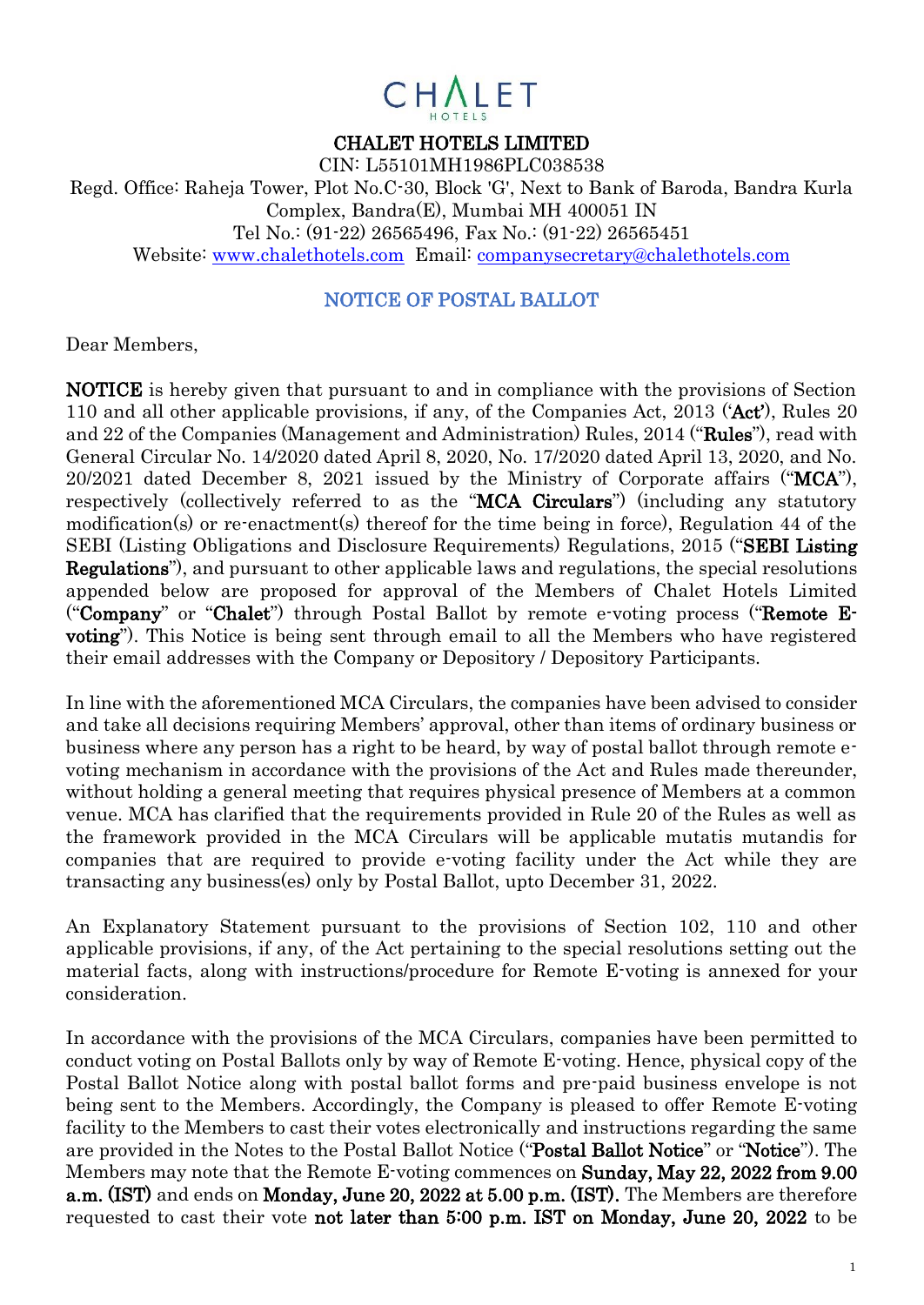

eligible for being considered, failing which it will be considered that no vote has been cast by the Member.

In accordance with the provisions of the MCA Circulars, the Company has made arrangements for the Members to register their e-mail addresses. Therefore, those Members who have not yet registered their e-mail addresses are requested to register the same by following the procedure set out in the Notes to the Postal Ballot Notice.

The Board of Directors ("Board") at its meeting held on May 10, 2022, appointed Mr. Makarand M. Joshi (Membership No: 5533) and in his absence Mrs. Kumudini Bhalerao (Membership No: 6667), Partners of M/s. Makarand M. Joshi & Co., Practising Company Secretaries, Mumbai, as the Scrutinizer for conducting the Postal Ballot through Remote Evoting in a fair and transparent manner and the Scrutinisers have communicated their willingness to be appointed and be available for the purpose. The Scrutinisers will submit their report to the Chairman of the Company or in his absence to any other person authorised by the Chairman.

The results declared along with the Scrutiniser's Report will be made available on the website of the Company viz. [www.chalethotels.com](http://www.chalethotels.com/) and on KFin's website viz. [https://evoting.kfintech.com](https://evoting.kfintech.com/) and the same shall also be communicated to National Stock Exchange of India Limited and BSE Limited on or before Wednesday, June 22, 2022.

## SPECIAL BUSINESS

## 1. Approval of the CHL Employee Stock Option Plan 2022:

To consider and, if thought fit, to approve with or without modification(s), the following resolution as a Special Resolution:

**"RESOLVED THAT** pursuant to the provisions of Section  $62(1)(b)$  and other applicable provisions, if any, of the Companies Act, 2013 read with Rules made thereunder, including any statutory modification(s) or re-enactment(s) thereof for the time being in force; and in accordance with the relevant clauses of the Articles of Association of the Company; the provisions of Regulation 6 and other applicable provisions of the Securities and Exchange Board of India (Share Based Employee Benefits and Sweat Equity) Regulations, 2021 as amended and enacted from time to time read with all circulars and notifications issued thereunder ("SBEB and SE Regulations"); the Securities and Exchange Board of India (Listing Obligations and Disclosure Requirements) Regulations, 2015 ("Listing Regulations"); and any other applicable laws, permissions and sanctions as may be necessary and subject to such conditions and modifications as may be prescribed or imposed while granting such approvals, permissions and sanctions, for the time being in force, the consent of the Shareholders' of the Company, be and is hereby accorded to the introduction, formulation and implementation of 'CHL Employee Stock Option Plan 2022' ("ESOP 2022"/ "Plan") and the Board of Directors of the Company (hereinafter referred to as the "Board" which term shall be deemed to include any Committee, including the Compensation, Nomination and Remuneration Committee which the Board has constituted, to exercise its powers, including the powers, conferred by this resolution and under Regulation 5 of the SBEB and SE Regulations) be and are hereby authorised to create and grant from time to time, in one or more tranches, Employee Stock Options not exceeding 12,17,831 (Twelve Lakh Seventeen Thousand Eight Hundred and Thirty-One Only) to and for the benefit of such person(s) viz. eligible employees as designated by the Company, as specifically set out in the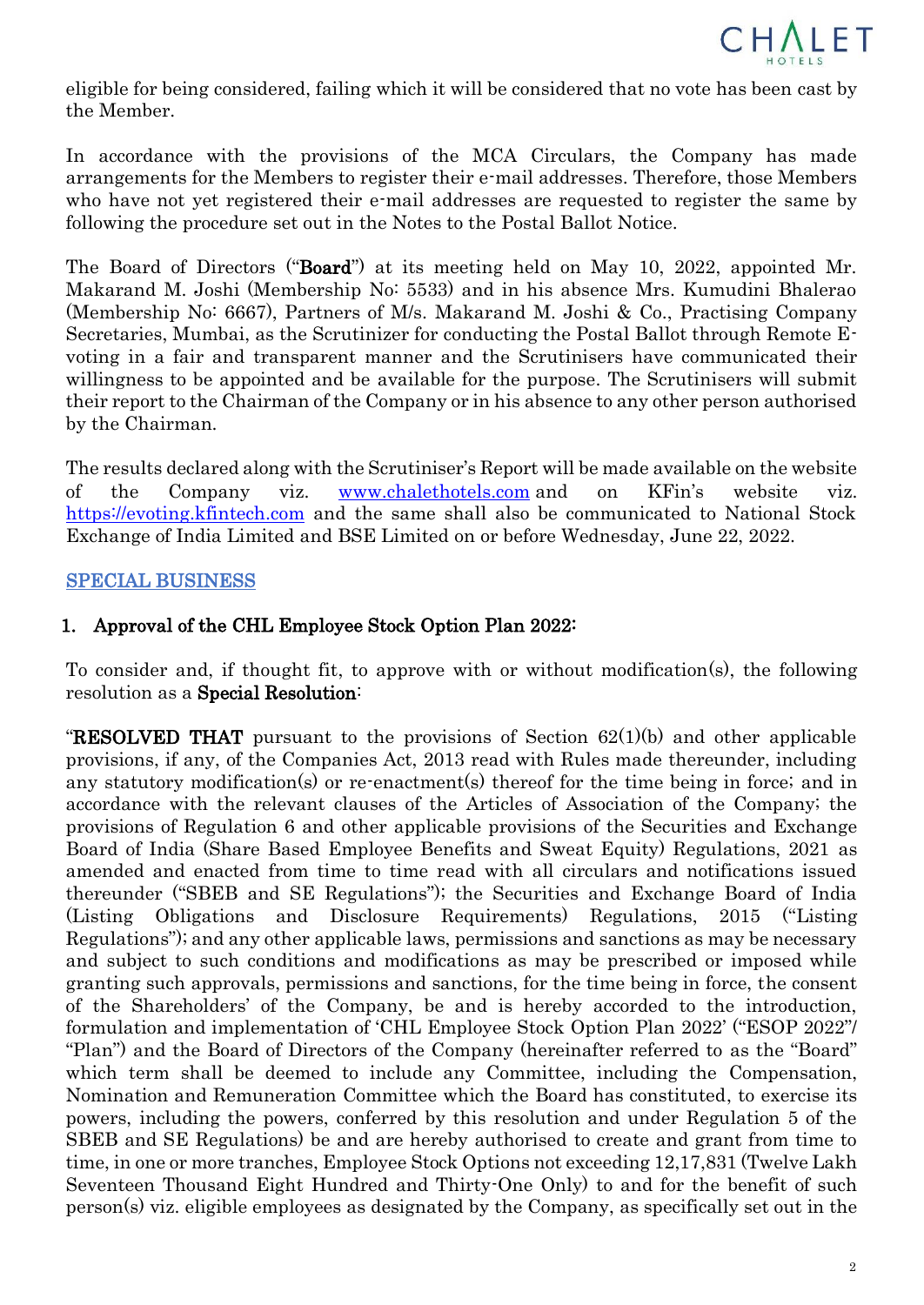

Plan, exercisable into not more than 12,17,831 (Twelve Lakh Seventeen Thousand Eight Hundred and Thirty-One Only) Equity Shares of Rs.10/- (Rupees Ten) each fully paid-up, where one Option would convert into one Equity Share upon exercise, on such terms and in such manner as the Board/Committee may decide in accordance with the provisions of the applicable laws and the provisions of the Plan.

RESOLVED FURTHER THAT the Board/Committee be and is hereby authorised to implement the Plan in such manner as may be deemed fit, including to issue and allot fully paid-up Equity Shares upon exercise of such Options and such Equity Shares shall rank paripassu in all respects with the existing Equity Shares of the Company, based on the terms and conditions of ESOP 2022.

RESOLVED FURTHER THAT in case of any corporate action(s) such as rights issues, bonus issues, merger and sale of division and others, if any additional equity shares are issued by the Company to the Option Grantees, for the purpose of making a fair and reasonable adjustment to the Employee Stock Options granted earlier, the ceiling in terms specified above shall be deemed to be increased to the extent of such additional Equity Shares issued.

RESOLVED FURTHER THAT in case the Equity Shares of the Company are either subdivided or consolidated, then the number of shares to be allotted and the price of acquisition payable by the Option Grantees under the Plan shall automatically stand reduced or augmented, as the case may be, in the same proportion as the face value per Equity Share shall bear to the revised face value of the Equity Shares of the Company, after such subdivision or consolidation, without affecting any other rights or obligations of the said Option Grantees.

RESOLVED FURTHER THAT the Managing Director & CEO, Chief Financial Officer and Company Secretary be and are hereby authorized severally to take requisite steps for listing of the Equity Shares allotted under the Plan on the Stock Exchanges where the Equity Shares of the Company are listed, in due compliance with SBEB and SE Regulations, Listing Regulations and other applicable laws.

RESOLVED FURTHER THAT the Company shall conform to the accounting policies prescribed from time to time under the SBEB and SE Regulations and any other applicable laws and regulations to the extent relevant and applicable to the Plan.

RESOLVED FURTHER THAT the Board / Committee be and is hereby authorised to modify, change, vary, alter, amend, suspend or terminate the Plan subject to and in compliance with the applicable laws and regulations and to do all such acts, deeds and things as it may deem fit at its absolute discretion, for such purpose and also to settle any issues, questions, difficulties or doubts that may arise in this regard without being required to seek any further consent or approval of the Members and further to execute all such documents, writings and to give such directions and or instructions as may be necessary or expedient to give effect to such modification, change, variation, alteration, amendment, suspension or termination of the Plan and do all other things incidental and ancillary thereof in conformity with the provisions of the Companies Act, 2013, SBEB and SE Regulations, Listing Regulations and any other applicable laws for the time being in force, as amended from time to time.

RESOLVED FURTHER THAT the Board / Committee, be and is hereby authorized to do all such acts, deeds, and things, as it may, at its absolute discretion deem necessary, including authorising the appointment of Merchant Bankers, Brokers, Solicitors, Registrars & Share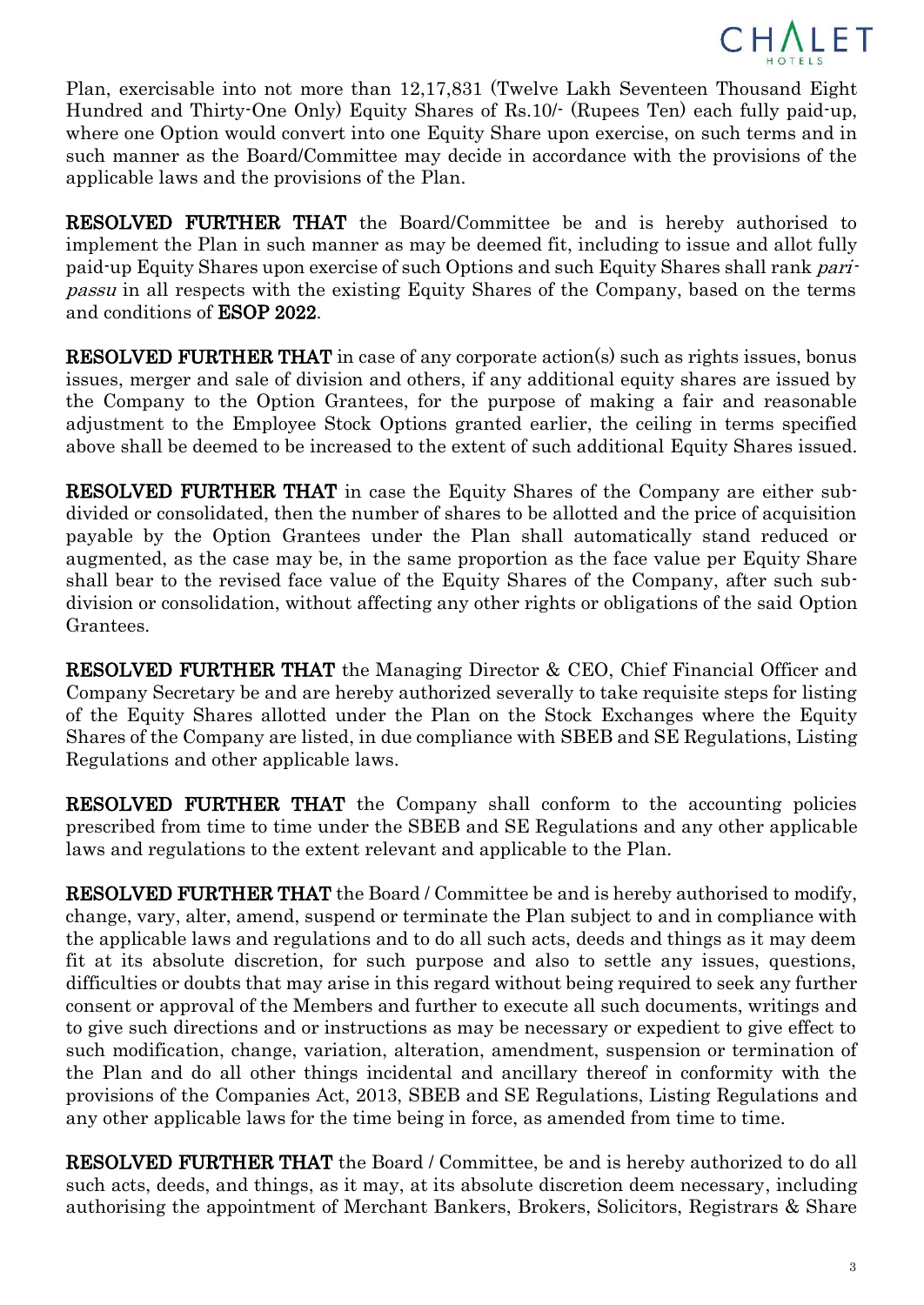

Transfer Agents, Compliance Officer, and other advisors, consultants or representatives, being incidental to the effective implementation and administration of the Plan as also to make applications to the appropriate authorities, parties and the institutions for their requisite approvals and all other documents required to be filed in the above connection and to settle all such questions, difficulties or doubts whatsoever which may arise and take all such steps and decisions in this regard."

## 2. Approval for variation in the terms of 'Chalet Hotels Limited - Employee Stock Option Plan 2018'

To consider and, if thought fit, to approve with or without modification(s), the following resolution as a Special Resolution:

**"RESOLVED THAT** pursuant to the provisions of Section  $62(1)(b)$  and other applicable provisions, if any, of the Companies Act, 2013 read with Rules made thereunder, including any statutory modification(s) or re-enactment(s) thereof for the time being in force; and in accordance with the relevant clauses of the Articles of Association of the Company; the provisions of Regulation 7 of the Securities and Exchange Board of India (Share Based Employee Benefits and Sweat Equity) Regulations, 2021 as amended and enacted from time to time read with all circulars and notifications issued thereunder ("SBEB and SE Regulations"), the Securities and Exchange Board of India (Listing Obligations and Disclosure Requirements) Regulations, 2015 ("Listing Regulations") and any other applicable laws, permissions and sanctions as may be necessary and subject to such conditions and modifications as may be prescribed or imposed while granting such approvals, permissions and sanctions, for the time being in force, and in partial modification of the Special Resolution passed by the Members of the Company at their Annual General Meeting held on June 13, 2018, approving the Employee Stock Option Plan, 2018 ("ESOP 2018" or "Plan") and grant of stock options to the eligible Employee of the Company under the Plan, and further to the approval of the Board of Directors (hereinafter called the "Board") which term shall include the Compensation, Nomination and Remuneration Committee or any other Committee authorized to exercise its powers including the power conferred by this resolution), subject to such approvals, consents, permissions and sanctions, in-principle approvals of the Stock Exchanges, as may be required and further subject to such terms and conditions as may be prescribed while granting such approvals, consents, permissions and sanctions, consent of the Members of the Company be and is hereby accorded pursuant to the provisions of Regulation 7 and all other applicable provisions of the SBEB and SE Regulations, to ratify the Plan within the meaning of SBEB and SE Regulations and to alter / modify / amend / vary the ESOP 2018 scheme in line with the SBEB and SE Regulations, details whereof are furnished in the Explanatory Statement to this Notice, including to amend the exercise period specified therein from a period of two years to a period of four years from the date of vesting of the Options.

RESOLVED FURTHER THAT the Board/Committee be and is hereby authorised to implement the revised terms in such manner as may be deemed fit, including to issue and allot fully paid-up Equity Shares upon exercise of such Options ranking *pari-passu* in all respects with the existing Equity Shares of the Company, based on the terms and conditions of ESOP 2018.

RESOLVED FURTHER THAT all other terms and conditions of the ESOP 2018, and all subsisting consents, authorizations and approvals granted from time to time, including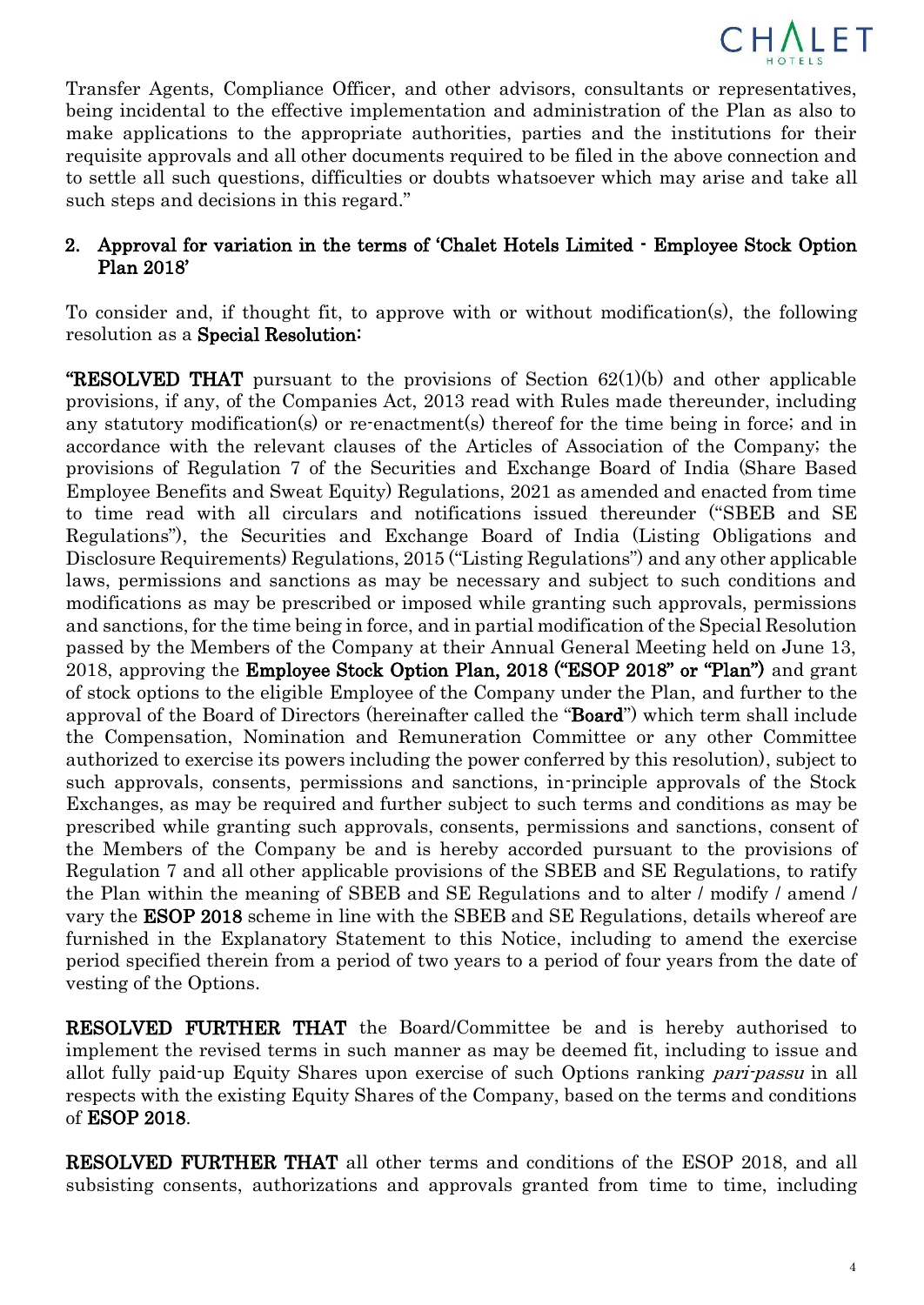

resolutions passed by the Members and/or the Board, with regards to implementation and administration of the ESOP 2018, shall remain unchanged and continue to be in force.

RESOLVED FURTHER THAT the Managing Director & CEO, Chief Financial Officer and Company Secretary be and are hereby authorized severally to take requisite steps for listing of the Equity Shares allotted under the Plan on the Stock Exchanges where the Equity Shares of the Company are listed, in due compliance with SBEB and SE Regulations, Listing Regulations and other applicable laws.

RESOLVED FURTHER THAT the Company shall conform to the accounting policies prescribed from time to time under the SBEB and SE Regulations and any other applicable laws and regulations to the extent relevant and applicable to the Plan.

RESOLVED FURTHER THAT the Board be and is hereby authorised to settle any issues, questions, difficulties or doubts that may arise in this regard without being required to seek any further consent or approval of the Members and further to execute all such documents, writings and to give such directions and or instructions as may be necessary or expedient to give effect to such modification, change, variation, alteration, amendment, suspension or termination of the Plan and do all other things incidental and ancillary thereto in conformity with the provisions of the Companies Act, 2013, SBEB and SE Regulations, Listing Regulations and any other applicable laws for the time being in force, as amended from time to time.

RESOLVED FURTHER THAT the Board / Committee, be and is hereby authorized to do all such acts, deeds, and things, as it may, at its absolute discretion deem necessary, including authorising the appointment of Merchant Bankers, Brokers, Solicitors, Registrars & Share Transfer Agents, Compliance Officer, and other advisors, consultants or representatives, being incidental to the effective implementation and administration of the Plan as also to make applications to the appropriate authorities, parties and the institutions for their requisite approvals and all other documents required to be filed in the above connection and to settle all such questions, difficulties or doubts whatsoever which may arise and take all such steps and decisions in this regard."

> By Order of the Board, For Chalet Hotels Limited

Date: May 10, 2022 Place: Mumbai

Sd/- Christabelle Baptista Company Secretary & Compliance Officer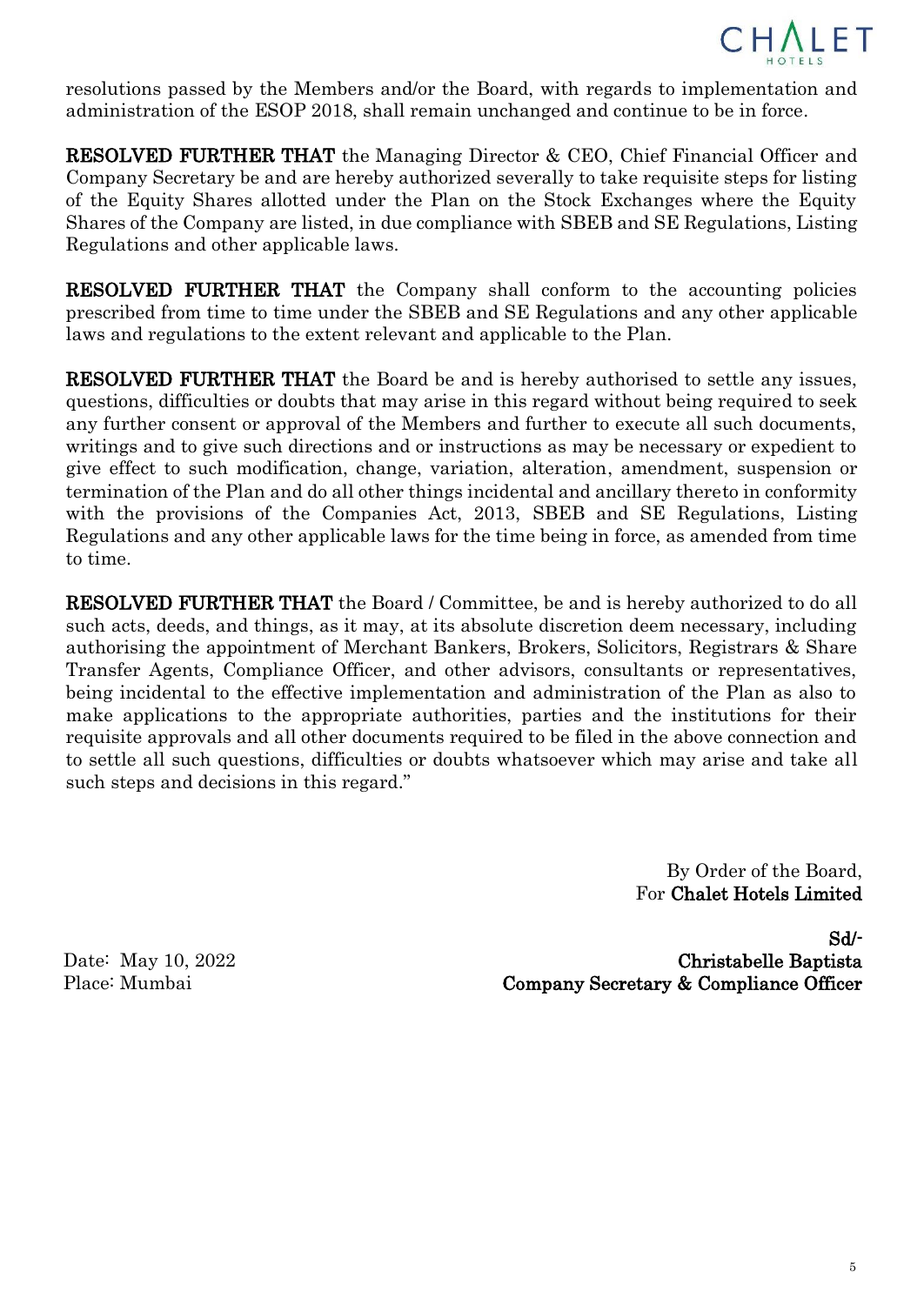

EXPLANATORY STATEMENT/STATEMENT SETTING OUT ALL MATERIAL FACTS PURSUANT TO SECTION 102 OF THE COMPANIES ACT, 2013 READ WITH THE SECURITIES AND EXCHANGE BOARD OF INDIA (SHARE BASED EMPLOYEE BENEFITS AND SWEAT EQUITY) REGULATIONS, 2021

## Resolution No. 1 - Approval of the CHL Employee Stock Option Plan 2022:

Your Company believes that equity-based compensation plans are effective tools to reward the Employees for their association with the Company, their performance, as well as to attract, retain and reward Employees to contribute to the growth and profitability of the Company. The Company views Employee Stock Options as an instrument that would enable the Employees to get a share in the value they create for the Company in the years to come. Towards achieving these objectives, your Company intends to implement a new equity-based compensation plan namely 'CHL Employee Stock Option Plan 2022' ("ESOP 2022"/ "Plan") comprising of Employee Stock Options ("Options") for eligible senior level employees of the Company.

Eligibility of the employees will be ascertained by the Compensation, Nomination and Remuneration Committee ('Committee') based on designation, criticality, high potential, performance linked parameters such as work performance and such other criteria as may be determined by the Committee at its sole discretion, from time to time.

Accordingly, the Committee at its meeting held on April 20, 2022 and the Board of Directors at its meeting held on May 10, 2022 approved the new plan viz., ESOP 2022, subject to the approval of the Members of the Company.

In terms of Section 62(1)(b) of the Companies Act, 2013 ('the Act') and Rules made thereunder read with Regulation 6 of the Securities and Exchange Board of India (Share Based Employee Benefits and Sweat Equity) Regulations, 2021 ("SBEB and SE Regulations"), approval of the Members of the Company is being sought in respect of approval, implementation of the Plan and grant of Options thereunder to the eligible employees of the Company, as decided from time to time as per provisions of the Plan read with provisions of SBEB and SE Regulations.

The main features of the Plan are as under:

## A. Brief Description of the Plan:

The objectives of the Plan are to reward the Employees for their association with the Company, their performance as well as to attract, retain and reward Employees to contribute to the growth and profitability of the Company. The Company views Employee Stock Options as an instrument that would enable the Employees to get a share in the value that they create for the Company in the years to come.

The Plan shall be considered to be established with effect from the date of approval of the shareholders of the Company and it shall continue to be in force until (i) its termination by the Company as per provisions of Applicable Laws, or (ii) the date on which all the Options available for issuance under the Plan have been issued and exercised, whichever is earlier.

Keeping in view the aforesaid objectives, the Plan contemplates grant of Options to the Eligible Employees of the Company. After vesting of Options, the Eligible Employees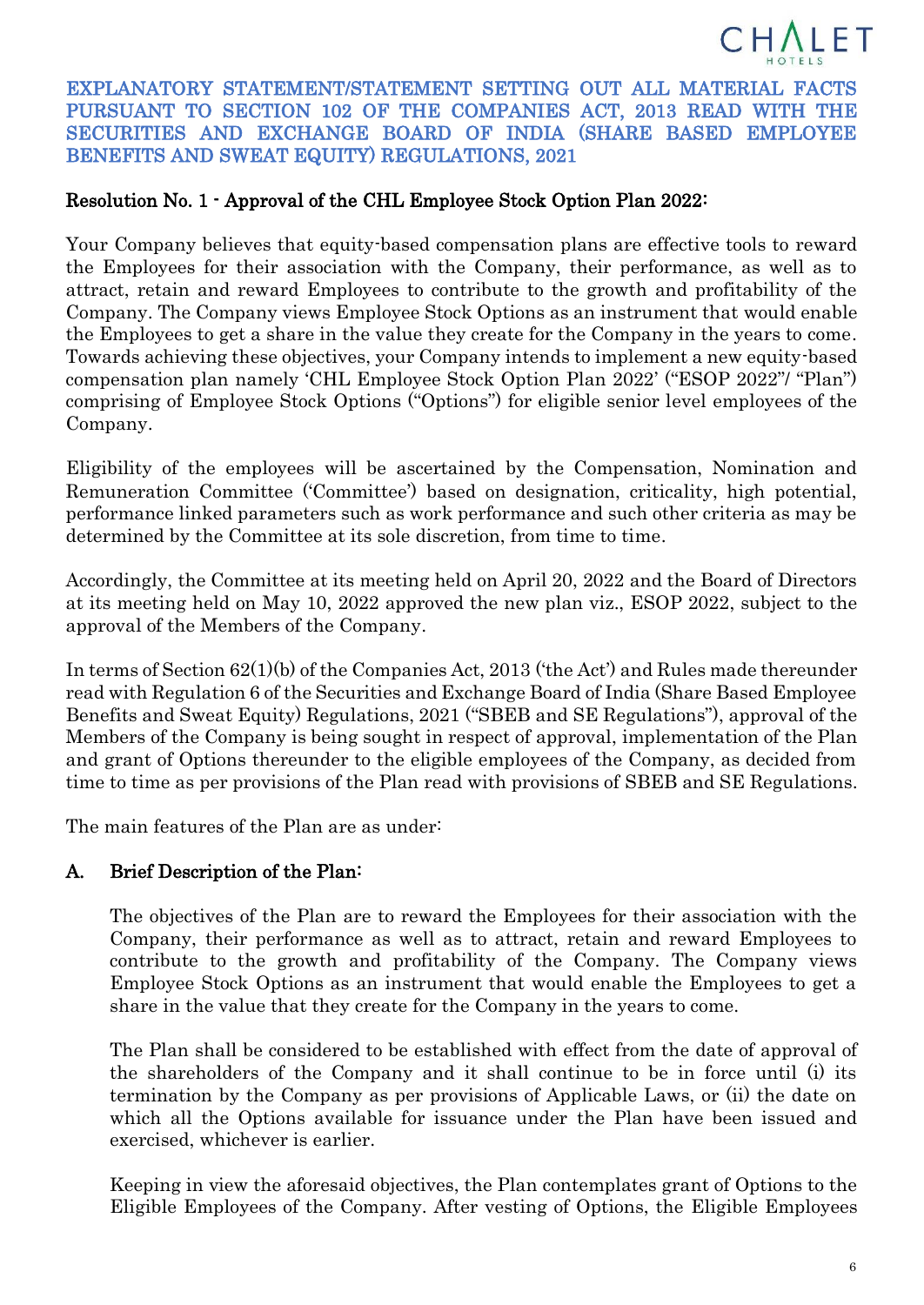

earn a right without any obligation, to exercise the vested Options within the Exercise Period and obtain Equity Shares of the Company subject to payment of exercise price and satisfaction of any tax obligation arising thereon. The Committee shall act as the Compensation Committee for the administration of Plan as required under the SBEB and SE Regulations. All questions of interpretation of the Plan shall be determined by the Committee and such determination shall be final and binding upon all persons having an interest in the Plan.

## B. Total number of Options to be granted:

The total number of Options to be granted under the Plan shall not exceed 12,17,831 (Twelve Lakh Seventeen Thousand Eight Hundred and Thirty-One) Options. Each Option when exercised would be converted in to one Equity Share of Rs. 10/- (Rupees Ten) each fully paid-up.

Further, pursuant to the SBEB and SE Regulations, a fair and reasonable adjustment shall be made to the Options granted upon any Corporate Action(s) such as Rights Issue, Bonus Issue, merger, sale of undertaking, etc.

In this regard, the Committee shall adjust the number and price of the Options granted in such a manner that the total face value of the Options granted under the Plan remains the same after any such Corporate Action.

Accordingly, if any additional Options are required to be issued by the Company to the Option Grantees for making such fair and reasonable adjustment, the ceiling of 12,17,831 (Twelve Lakh Seventeen Thousand Eight Hundred and Thirty-One) Options, shall be deemed to be increased to the extent of such additional Options issued.

#### C. Identification of classes of employees entitled to participate in the Plan:

"Employee" means

- (i) an employee as designated by the Company, who is exclusively working in India or outside India or
- (ii) a Director of the Company, whether whole time or not including a non-executive director who is not a Promoter or member of the Promoter Group, but excluding an independent director or
- (iii) an employee as defined in sub clause (i) or (ii), of a Subsidiary Company or of a Holding Company, in India or outside India, but excludes-
	- an Employee who is a Promoter or belongs to the Promoter Group;
	- a Director who either by himself or through his relatives or through anybody corporate, directly or indirectly holds more than 10% of the issued and subscribed Shares of the Company; and

#### D. Requirements of Vesting and period of Vesting:

Options granted under the Plan shall vest not earlier than minimum period of one year and not later than maximum period of three years from the date of Grant.

Provided that in case where Options are granted by the Company under the Plan in lieu of options held by a person under a similar Plan in another company ("Transferor Company") which has merged or amalgamated with the Company, the period during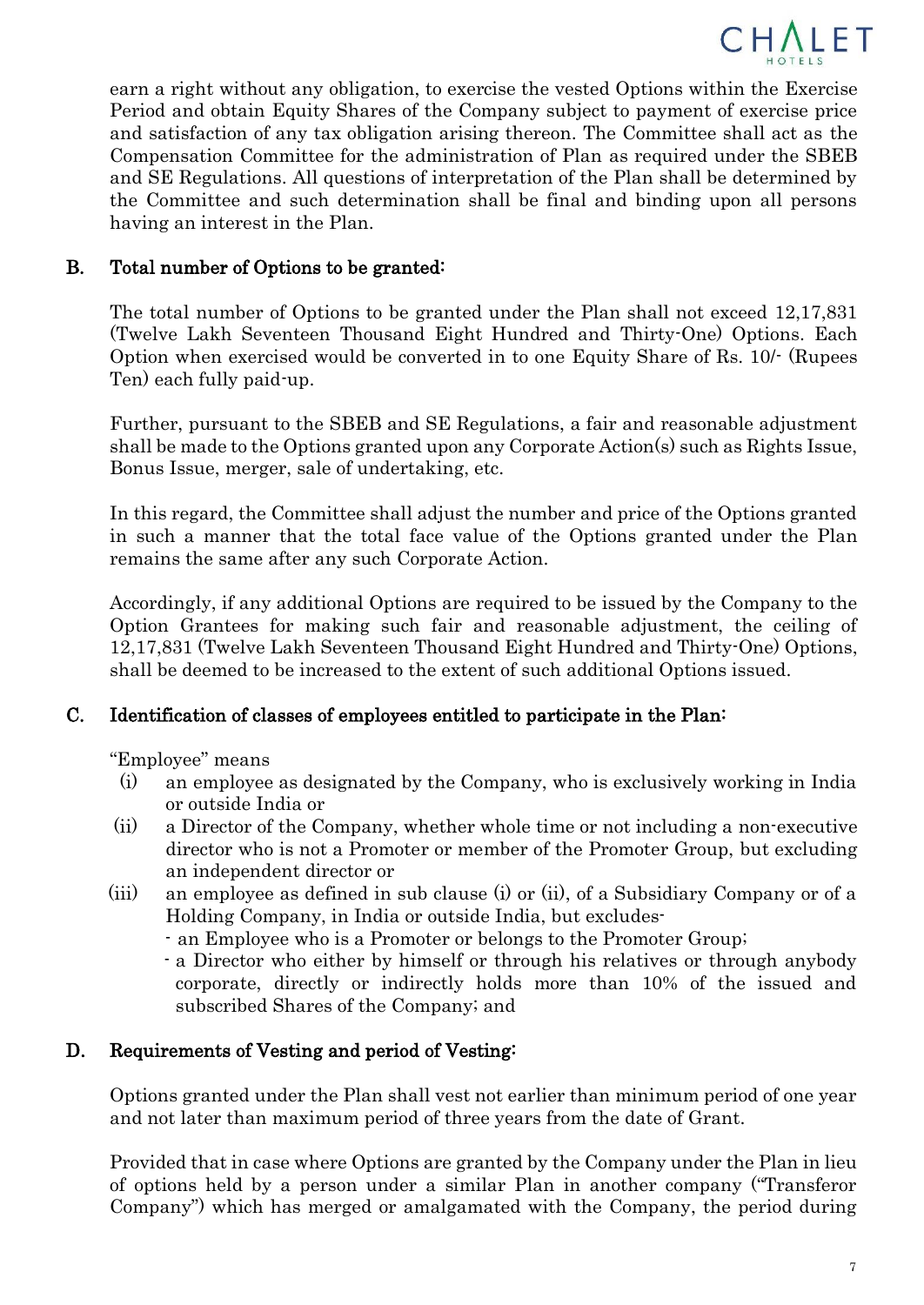

which the options granted by the Transferor Company were held by him may be adjusted against the minimum Vesting Period required under this sub-clause in due compliance with the provisions of SBEB and SE Regulations.

Provided further that in the event of Death or Permanent Incapacity of an Employee, the minimum Vesting Period shall not be applicable and in such instances, all the Unvested Options shall vest with effect from date of the Death or Permanent Incapacity.

Vesting of Option would be subject to continued employment with the Company. In addition to this, the Committee may also specify certain performance criteria subject to satisfaction of which the Options would vest.

As a prerequisite for a valid vesting, an Option Grantee is required to be in employment or service of the Company on the date of Vesting and must neither be serving his notice for termination of employment/ service, nor be subject to any disciplinary proceedings pending against him on such date of Vesting. In case of any disciplinary proceedings against any Option Grantee, the relevant Vesting shall be kept in abeyance until disposal of the proceedings and such Vesting shall be determined accordingly.

The Vesting schedule and specific Vesting Conditions subject to which Vesting would take place shall be specified in the letter issued to the Option Grantee at the time of Grant.

## Vesting of Options in case of Employees on long leave

The period of leave shall not be considered in determining the Vesting Period in the event the Employee is on a sabbatical. In all other events including approved earned leave and sick leave, the period of leave shall be included to calculate the Vesting Period unless otherwise determined by the Committee.

#### Acceleration of Vesting in certain cases

Subject to elapse of minimum Vesting Period of 1 (One) year from the date of Grant:

The Committee shall have the power to accelerate Vesting of any or all Unvested Options with effect from such date as the Committee may determine at its discretion.

In case, after approval of acceleration of Vesting of Unvested Options by the Committee, there occurs no such specific event, on consideration of which Committee would have approved such acceleration, such non-occurrence shall lead to automatic cancellation of such acceleration as if such proposal was never considered nor approved by the Committee as a result of which such Unvested Options shall be subject to normal Vesting schedule as defined in the Grant Letter.

## E. Maximum period within which the Options shall be vested:

All the Options granted on any date shall vest not later than a maximum of 3 (Three) years from the date of grant of Options as stated above.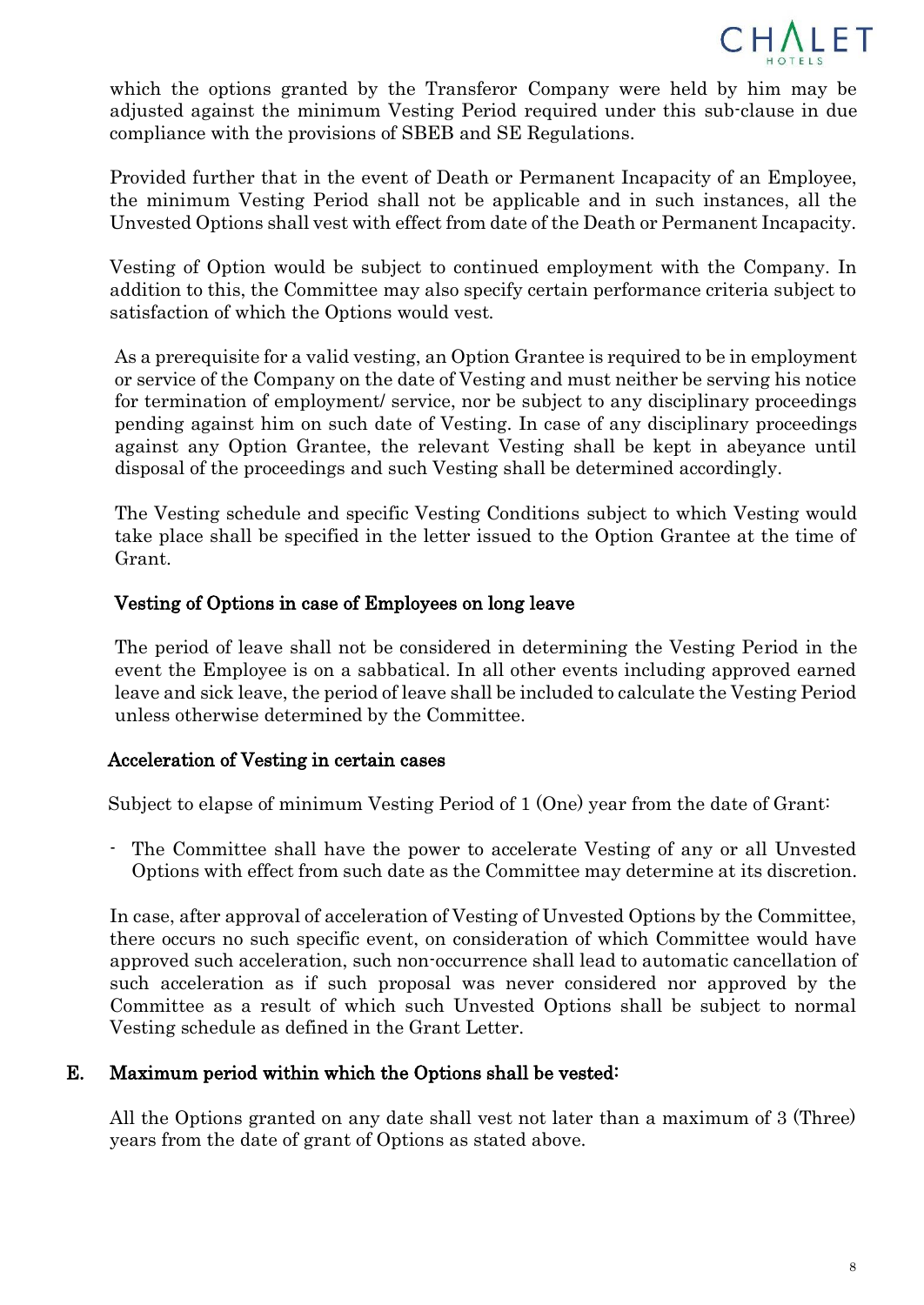

### F. Exercise price or pricing formula:

The Options granted shall be exercised at the price which shall be the average of the closing share price of the last 30 trading days of the Company as on the date of recommendation/approval of the Plan by the Committee. The specific Exercise Price shall be intimated to the Option Grantee in the Grant Letter issued at the time of Grant.

Explanation: In case the Shares are listed on more than one Recognized Stock Exchange, then the Recognized Stock Exchange where the highest trading volume on the said date is recorded shall be considered for the purpose of determining the Exercise Price.

## G. Exercise period and the process of exercise:

The Exercise Period in respect of a Vested Option shall be a maximum period of 5 (Five) years from the date of Vesting of Options.

In the event of resignation / termination / retirement / death / permanent incapacity / abandonment of employment, the vested Options shall be exercisable in line with the Scheme, pursuant to the provisions of SBEB and SE Regulations and as determined by the Committee in this regard, as mentioned below.

| Events of   | <b>Vested Options</b>                                  | <b>Unvested Options</b>                     |
|-------------|--------------------------------------------------------|---------------------------------------------|
| separation  |                                                        |                                             |
| Resignation | All the Vested Options as on the                       | All the Unvested Options as on date of      |
| (Other than | date of submission of resignation                      | submission<br>$\sigma f$<br>resignation     |
| due to      | shall be exercisable by the Option                     | termination shall<br>stand cancelled        |
| Misconduct) | Grantee within 6 (Six) months from                     | effect<br>with<br>from<br>date<br>such      |
|             | the last working day in<br>the                         | resignation.                                |
|             | Company.                                               |                                             |
| Termination | All the Vested Options at the time                     | All the Unvested Options at the time        |
| due to      | of such termination shall stand                        | of such termination shall stand             |
| Misconduct  | cancelled with effect from the date                    | cancelled with effect from the date of      |
|             | of such termination.                                   | such termination.                           |
| Retirement  | All the Vested Options as on the                       | the Unvested Options shall<br>All           |
|             | Retirement<br>$\alpha$ f<br>shall<br>date<br>be        | continue to vest as per Vesting             |
|             | exercisable by the Option Grantee                      | schedule as originally prescribed even      |
|             | within $6$ (Six) months from the last                  | date of Retirement unless<br>after          |
|             | working day in the Company.                            | otherwise decided by the Committee.         |
| Death       | Vested<br>Options<br>be<br>All<br>may                  | All the Unvested Options as on date of      |
|             | exercised by the Option Grantee's                      | Death shall vest immediately in the         |
|             | nominee or legal heir immediately                      | Option Grantee's nominee or legal           |
|             | after, but in no event later than 12                   | heir and can be exercised in the            |
|             | (twelve) months from the date of                       | manner defined for Vested Options.          |
|             | Death of the Option Grantee.                           |                                             |
| Permanent   | All<br>$\operatorname{Vested}$<br>Options<br>be<br>may | All the Unvested Options as on date of      |
| Incapacity  | exercised by the Option Grantee,                       | incurring of such incapacity shall vest     |
|             | immediately after, but in no event                     | <b>immediately</b> in the Option Grantee or |
|             | later than 12 (twelve) months from                     | his nominee and can be exercised in         |
|             | of such<br>Permanent<br>the<br>date                    | defined<br>for<br>Vested<br>the<br>manner   |
|             | Incapacity.                                            | Options.                                    |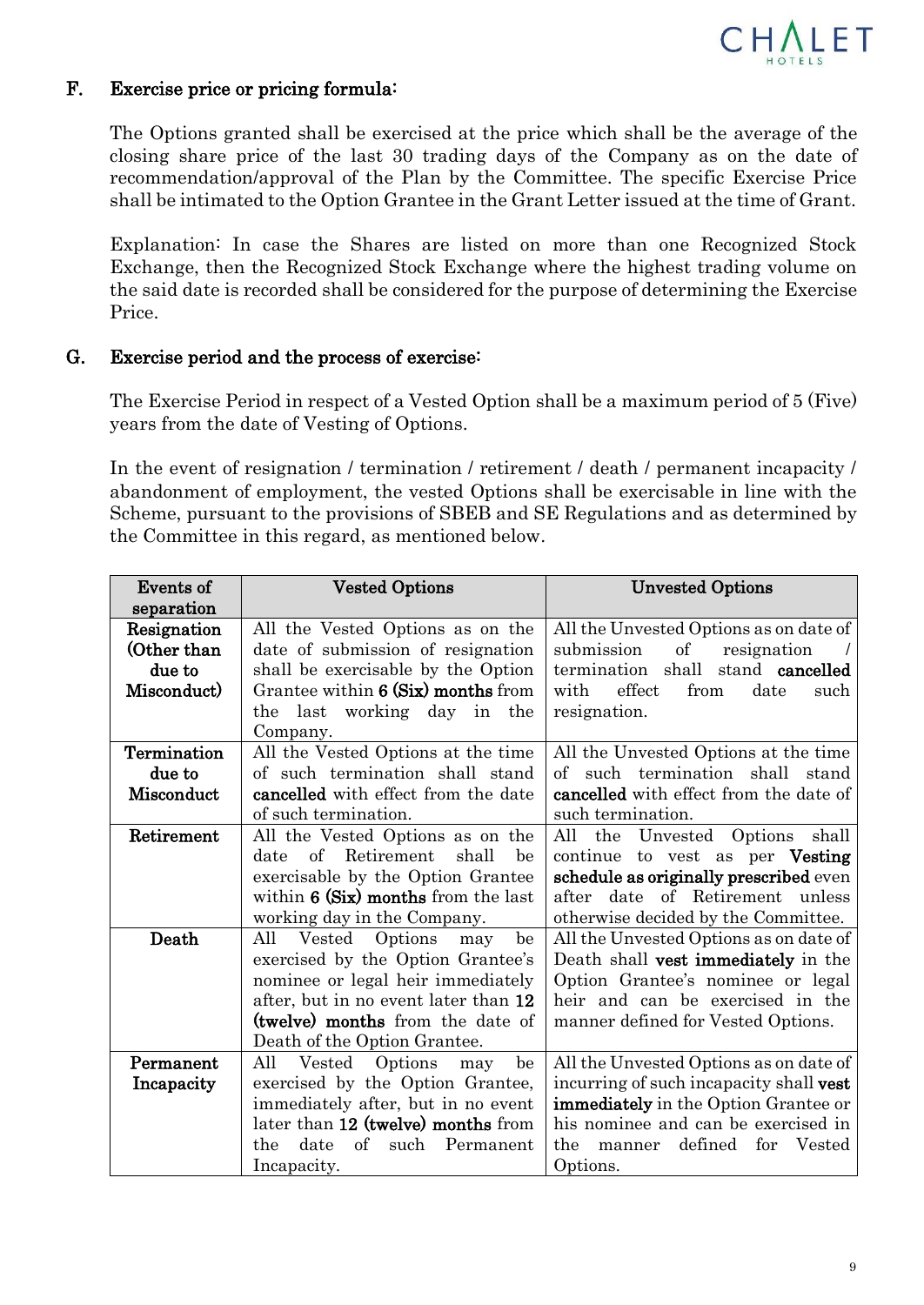

| Events of      | <b>Vested Options</b>                | <b>Unvested Options</b>               |
|----------------|--------------------------------------|---------------------------------------|
| separation     |                                      |                                       |
| Abandonment    | All the Vested Options shall stand   | All Unvested Options shall stand      |
| of employment  | cancelled with effect from such date | cancelled with effect from such date  |
|                | as determined by the Committee.      | as determined by the Committee.       |
| Termination    | Committee shall decide<br>The        | All Unvested Options on the date of   |
| due to reasons | whether the Vested Options as on     | termination<br>shall<br>such<br>stand |
| apart from     | that date can be exercised by the    | cancelled unless otherwise required   |
| those          | Option Grantee or not, and such      | by Applicable Laws.                   |
| mentioned      | decision shall be final.             |                                       |
| above          |                                      |                                       |

The process for exercise shall be as may be determined by the Committee in accordance with the SBEB and SE Regulations, as amended from time to time.

## H. Appraisal process for determining the eligibility of employees under the Plan:

Appraisal process for determining the eligibility of the Employees will be based on designation, criticality, high potential, tenure of service, performance linked parameters such as work performance and such other criteria as may be determined by the Committee at its sole discretion, from time to time.

## I. Maximum number of Options to be issued per employee and in aggregate:

The maximum number of Options that may be granted to any specific Employee, in one or more grants / tranches and in aggregate under the Plan shall not exceed 12,17,831 (Twelve Lakh Seventeen Thousand Eight Hundred and Thirty-One) Options.

#### J. Maximum quantum of benefits to be provided per employee under the Plan:

No benefit other than grant of Options or consequential issue of Equity Shares is envisaged under the ESOP 2022.

#### K. Route of the Plan implementation:

The Plan shall be implemented and administered directly by the Company and as determined by the Committee in line with the provisions of the SBEB and SE Regulations.

#### L. Source of acquisition of shares under the Plan:

The Company shall issue fresh (primary) shares upon exercise of the Options under the Plan.

## M. Amount of loan to be provided for implementation of the Plan by the Company to the trust, its tenure, utilization, repayment terms, etc.:

Not Applicable, as the ESOP 2022 is being implemented through Direct Route.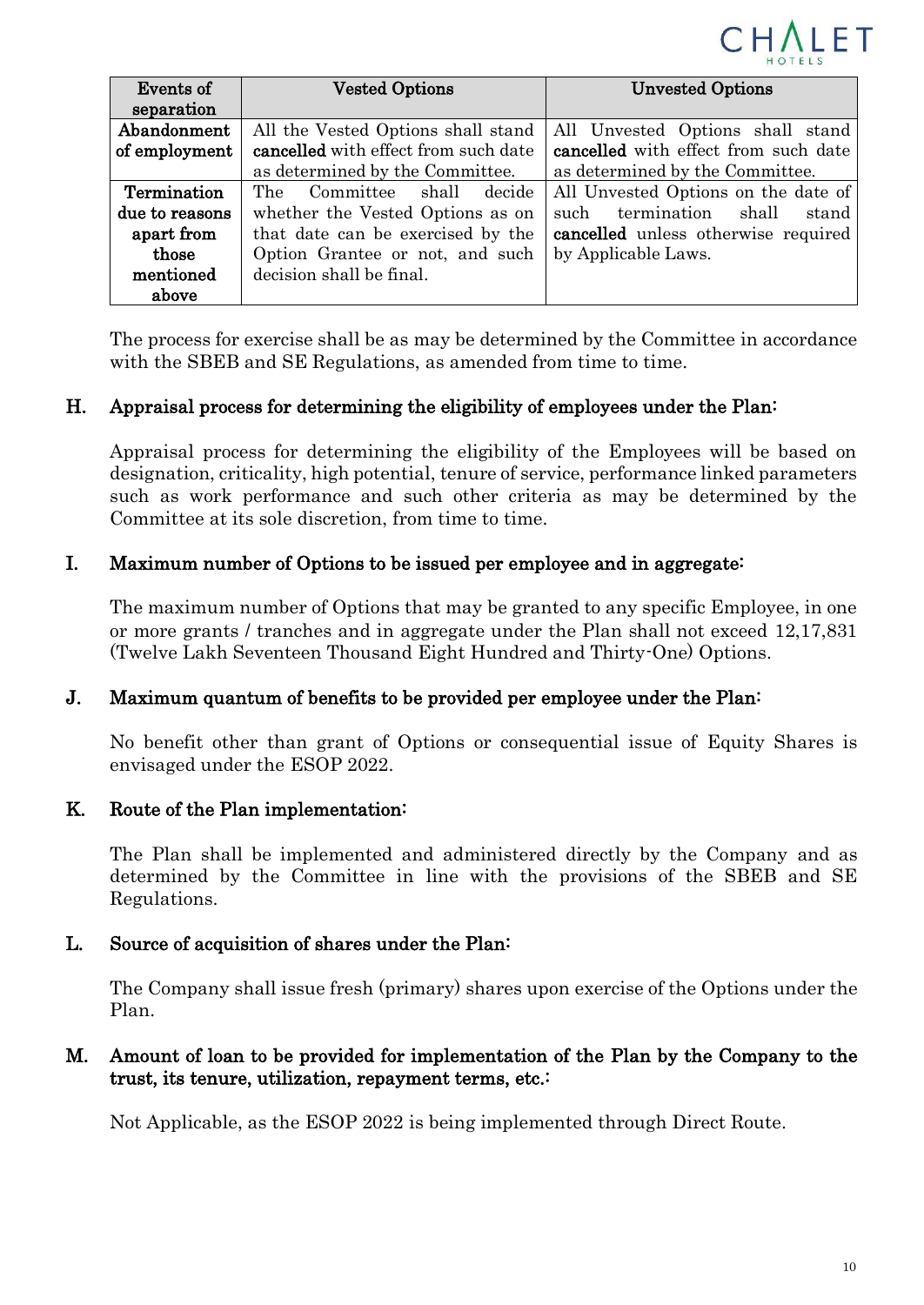

#### N. Maximum percentage of secondary acquisition:

Not Applicable, as the ESOP 2022 is being implemented through Direct Route.

#### O. Accounting and Disclosure Policies:

The Company shall follow the requirements including the disclosure requirements and Ind AS 102 on Share-based payments and/ or any relevant Accounting Standards as may be prescribed by the Central Government in terms of Section 133 of the Companies Act, 2013 or any other appropriate authority, from time to time, including any Guidance Note on Accounting for employee share-based payments issued in that regard from time to time and the disclosure requirements prescribed therein, in compliance with relevant provisions of Regulation 15 of SBEB and SE Regulations.

The Company shall make disclosures to the prospective Option Grantees containing statement of risks, information about the Company and salient features of the Plan in a format as prescribed under SBEB and SE Regulations.

The Company shall disclose details of Grant, Vest, Exercise and lapse of the ESOPs in the Directors' Report or in an annexure thereof as prescribed under SBEB and SE Regulations or any other Applicable Laws as in force.

## P. Method of Option valuation:

The Company shall adopt 'fair value method' for valuation of Options as prescribed under guidance note or under any accounting standard, as applicable, notified by appropriate authorities from time to time.

## Q. Terms & conditions for buyback, if any, of specified securities covered / Options granted under the Plan:

Subject to the provisions of the then prevailing applicable laws, the Committee shall determine the procedure for buy-back of Options granted under the Plan if to be undertaken at any time by the Company, and the applicable terms and conditions thereof.

#### R. Lock-in period:

The Shares issued upon Exercise shall be freely transferable and shall not be subject to any lock-in period restriction after such issue except as required under the Applicable Laws including that under the Securities and Exchange Board of India (Issue of Capital and Disclosure Requirements) Regulations, 2018, or Code of Conduct framed by the Company under the Securities and Exchange Board of India (Prohibition of Insider Trading), Regulations, 2015.

#### S. Declaration:

As the company is adopting the fair value method, presently there is no requirement for disclosure in the director's report. However, if in future, the Company opts for expensing of share based employee benefits using the intrinsic value, then the difference between the employee compensation cost so computed and the employee compensation cost that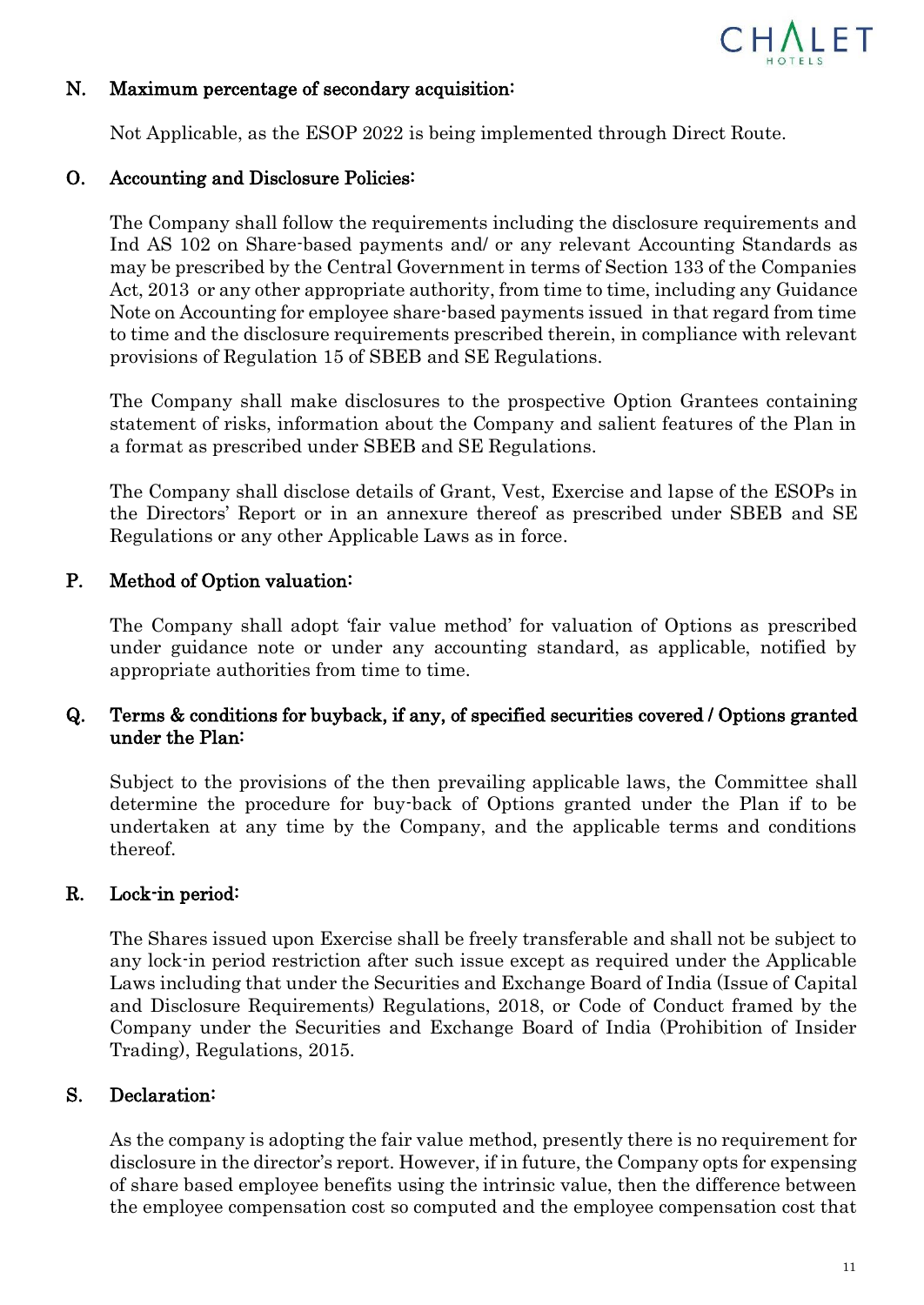

shall have been recognized if it had used the fair value, shall be disclosed in the Directors' Report and the impact of this difference on profits and on Earnings Per Share of the Company shall also be disclosed in the Directors' Report.

Approval of the Members is being sought by way of Special Resolution pursuant to Section  $62(1)(b)$  and all other applicable provisions, if any, of the Companies Act, 2013 and as per Regulation 6 and all other applicable provisions of the SBEB and SE Regulations.

A draft copy of the Plan is available for inspection at the Company's registered office during official hours on all working days till the date of conclusion of the Postal Ballot i.e. Monday, June 20, 2022. Members may also request for a copy of the Plan by sending an email to companysecretar[y@chalethotels.com.](mailto:@chalethotels.com)

None of the Promoters, members of the Promoter Group, Directors, Key Managerial Personnel of the Company including their relatives are interested or concerned in the resolutions, except to the extent they may be lawfully granted Options under the Plan.

The Board recommends passing of the resolution as set out in Item No. 1 of the accompanying Notice as a Special Resolution.

## Resolution No. 2 - Approval for variation in the terms of 'Chalet Hotels Limited - Employee Stock Option Plan 2018'.

In order to reward, retain and create a sense of ownership and participation, the shareholders of the Company had at the Annual General Meeting held on June 13, 2018 approved Chalet Hotels Limited - Employee Stock Option Plan 2018 (hereinafter referred to as the 'ESOP 2018' / 'Plan') as a long-term incentive plan to grant Employee Stock Options ("Options") to the eligible Employee of the Company.

The Equity Shares of the Company were listed on the National Stock Exchange of India Limited and the BSE Limited on February 7, 2019. The Company had made a grant of Options prior to its IPO. However, the Company has not made any fresh grant of Options to its employees under this Scheme after the IPO of the Company.

In terms of Regulation 12(2) of the Securities and Exchange Board of India (Share Based Employee Benefits and Sweat Equity) Regulations, 2021 ('SBEB and SE Regulations'), no change shall be made in the terms of Options issued under pre-IPO schemes unless prior approval of the Members, by way of a Special Resolutions, is obtained for such a change.

The onset of the pandemic led to extreme uncertainties for the hospitality industry, significantly impacting the revenue and profitability of the Company. This resulted in a steep fall in the market valuations of the industry and the Company's share price performance followed suit. As a result of the same, the exercise of the Options rendered unfeasible for Mr. Sanjay Sethi, Managing Director & CEO of the Company the sole beneficiary of ESOP 2018. The exercise of these options would have ultimately defeated their very purpose as a compensation for his exceptional contribution.

As a result, it is in the best interests of the option grantee as well as the Company to the increase the exercise period. In view of the same, inter-alia, it is being proposed to vary the Plan by an increase in the exercise period in respect of the Options from two years to four years.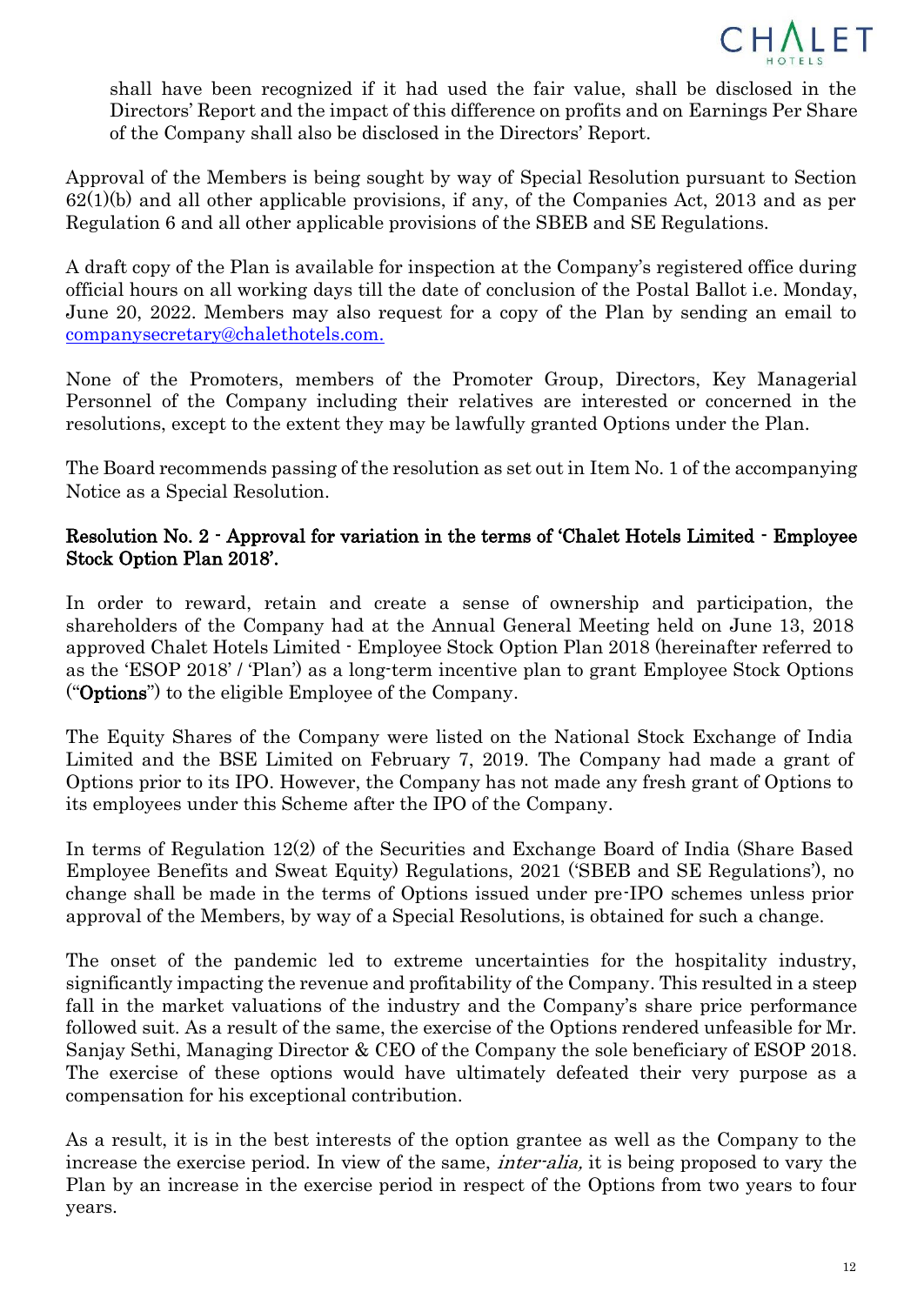

Out of the 2,00,000 options granted to Mr. Sanjay Sethi, the first tranche of 33% remained unexercised and has since lapsed. The extension in the Exercise Period is being sought for the remaining two tranches.

Further, the dynamic industry environment as well as changes in the regulatory framework including advent of the new SBEB and SE Regulations, 2021, made it essential to amend certain provisions of the ESOP 2018 to align the same with the current employee management and retention plans of the Company as well as to streamline it with the SBEB and SE Regulations, 2021. In view of the same, ESOP 2018 is also being revised to conform to the provisions of SBEB and SE Regulations.

Details of the said amendments and revised clauses are provided below:

|     | Clause No. Existing Clause           | Proposed amendment                        |
|-----|--------------------------------------|-------------------------------------------|
| 8.2 | Exercise<br>employment/<br>while in  | Exercise while in employment/ service     |
|     | service                              |                                           |
|     |                                      | Subject to Listing, the Exercise period   |
|     | Subject to Listing, the Exercise     | in respect of a vesting period shall be a |
|     | Period in respect of a Vested Option | maximum period of 4 (Four) years from     |
|     | shall be a maximum period of 2       | the date of Vesting of Options. Thus,     |
|     | (Two) years from the date of Vesting | Vested Options can be exercised only      |
|     | of Options. Thus, Vested Options     | upon or after Listing and within a        |
|     | can be exercised only upon or after  | maximum Exercise Period of 4 (Four)       |
|     | Listing and within a maximum         | years.                                    |
|     | Exercise Period of 2 (Two) years.    |                                           |

In addition to the above amendment in clause 8.2, various cosmetic and routine changes have been made throughout the scheme to bring the same in line with the SBEB and SE Regulations.

The main features of the Plan are as under:

## A. Brief Description of the Plan:

The primary objective of the Plan is to reward the key Employee for his association, dedication and contribution to the goals of the Company. The Company intends to use this Plan to attract, retain and motivate key talent working with the Company, as the case may be, by way of rewarding their high performance and motivate them to contribute to the overall corporate growth and profitability. The Company views employee stock options as long-term incentive tools that would enable the Employee not only to become co-owner, but also to create wealth out of such ownership in future.

The Plan was established with effect from June 13, 2018 on which the shareholders of the Company have approved the Plan by way of a special resolution and it shall continue to be in force until (i) its termination by the Company as per provisions of Applicable Laws, or (ii) the date on which all of the Options available for issuance under the Plan have been issued and exercised, whichever is earlier.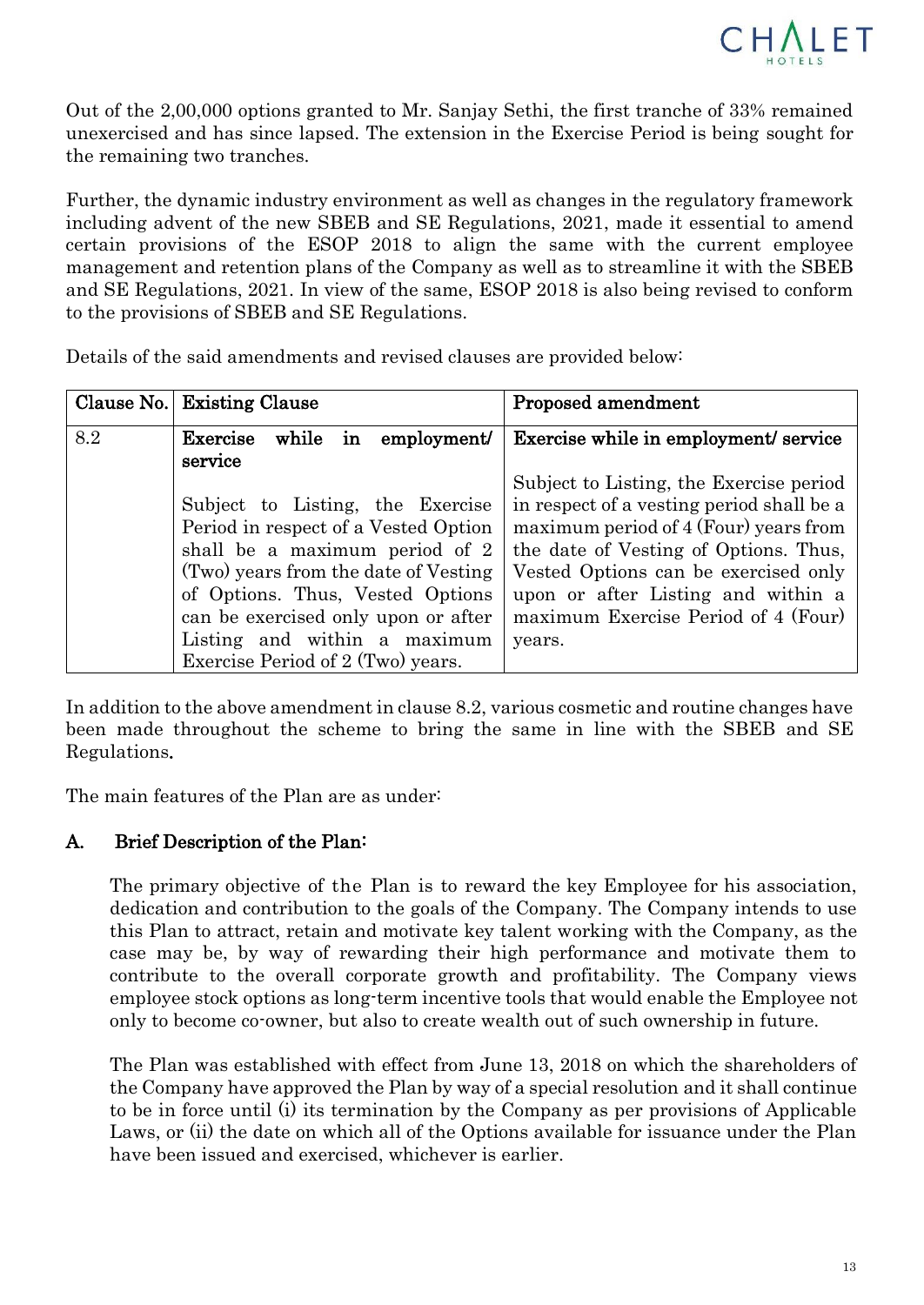

## B. Total number of Options granted:

The maximum number of Options granted to the Employee shall not exceed 2,00,000 (Two Lakh) Options per such eligible Employee. However, the Committee reserves the right to decide the number of Options to be granted and the maximum number of Options that can be granted to the Employee within this ceiling.

## C. Identification of classes of employees entitled to participate in the Plan:

"Employee" means Mr. Sanjay Sethi, Managing Director and CEO of the Company.

## D. Requirements of Vesting and period of Vesting:

Options granted under Plan shall vest not earlier than 1 (One) year and not later than maximum Vesting Period of 3 (Three) years from the date of Grant. The Committee may at its discretion change the Vesting schedule provided that such change is not detrimental to the interest of the Employee.

The following Vesting schedule shall apply to the Grants made under this Plan:

| Dates of Vesting                                      | Percentage of Options to vest |
|-------------------------------------------------------|-------------------------------|
| On $1st$ anniversary from the date of Grant           | 33% of Options granted        |
| $\int$ On $2^{nd}$ anniversary from the date of Grant | 33% of Options granted        |
| On $3rd$ anniversary from the date of Grant           | 34% of Options granted        |

Vesting of Options would be subject to continued employment with the Company and thus the Options would vest essentially on passage of time. In addition to this, the Committee may also specify certain performance criteria subject to satisfaction of which the Options would vest.

## E. Maximum period within which the Options shall be vested:

Options granted on any date shall vest not later than a maximum of 3 (Three) years from the date of grant of Options as stated above.

#### F. Exercise price or pricing formula:

The Exercise Price per Option shall be **Rs.320/-** (Rupees Three Hundred and Twenty).

The Exercise Period in respect of a Vested Option shall be a maximum period of 4 (Four) years from the date of Vesting of Options

#### G. Exercise period and the process of exercise:

The Exercise Period in respect of a Vested Option shall be a maximum period of 4 (Four) years from the date of Vesting of Options

Subject to maximum Exercise Period stated above, the Vested Options can be exercised as under: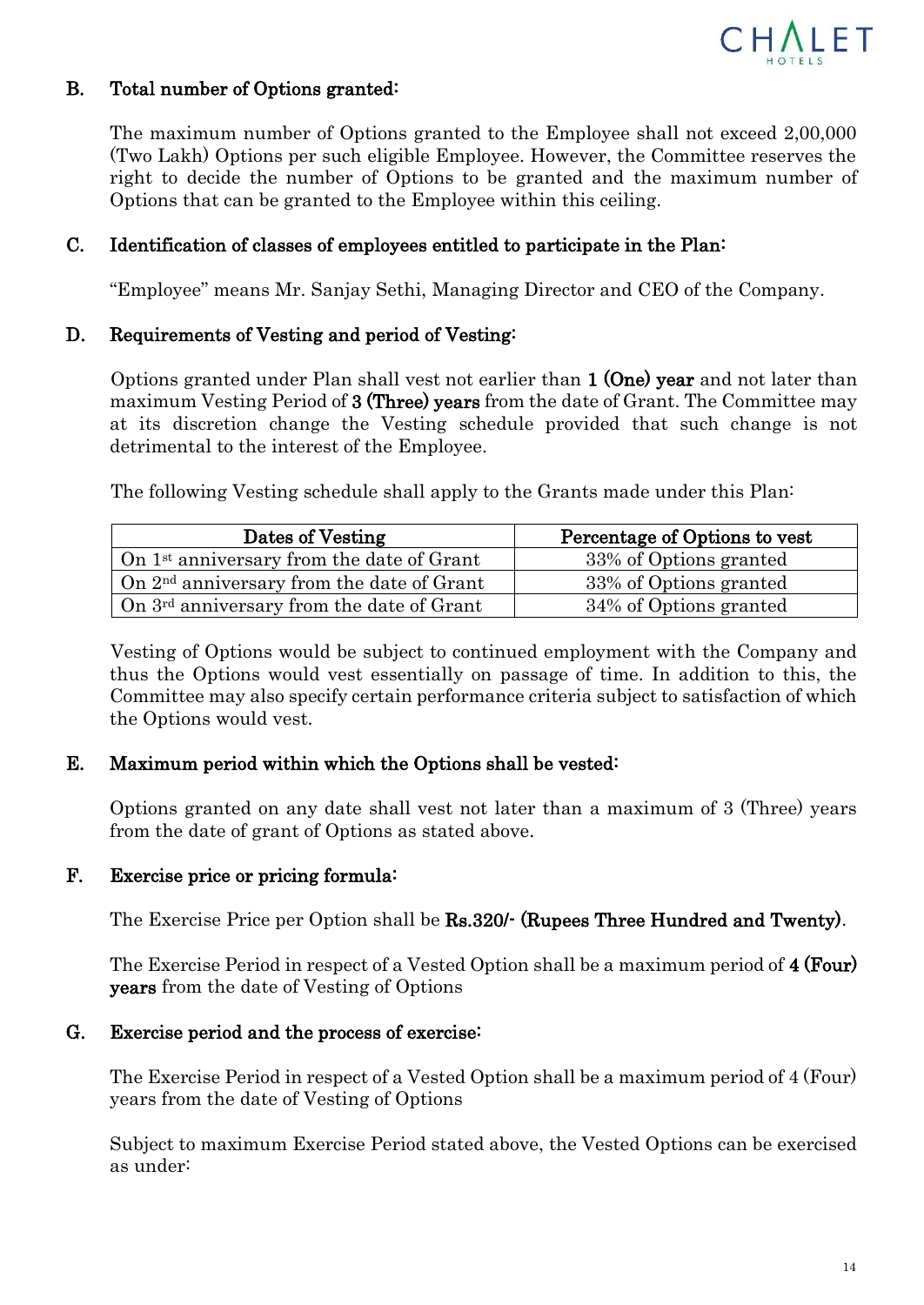

| Separations            | <b>Vested Options</b>                                                        | <b>Unvested Options</b>                                               |
|------------------------|------------------------------------------------------------------------------|-----------------------------------------------------------------------|
| Resignation /          | Prior to Listing, all the Vested Options                                     | All the Unvested Options as on                                        |
| Termination            | as on date of resignation / termination                                      | of<br>date<br>resignation/date<br>of                                  |
| (other than due        | shall be exercisable by the Option                                           | termination<br>shall<br>stand                                         |
| to Misconduct)         | Grantee within such period as shall be                                       | cancelled with effect from date                                       |
|                        | notified under Clauses 9 & 10 of the                                         | such resignation/termination.                                         |
|                        | Plan.                                                                        |                                                                       |
|                        | After Listing, such Vested Options can                                       |                                                                       |
|                        | be exercised by the Option Grantee                                           |                                                                       |
|                        | within $6$ (Six) months from the last                                        |                                                                       |
|                        | working day in the Company.                                                  |                                                                       |
| Termination            | All the Vested Options which were not                                        | All the Unvested Options on the                                       |
| due to                 | the<br>exercised at<br>time<br>of<br>such                                    | date of such termination shall                                        |
| Misconduct             | termination shall<br>stand<br>cancelled                                      | stand cancelled with effect from                                      |
|                        | with effect from the date of such                                            | the termination date.                                                 |
|                        | termination.                                                                 |                                                                       |
| Retirement             | Prior to Listing, all the Vested Options                                     | All the Unvested Options shall                                        |
|                        | as on date of Retirement shall be                                            | continue to vest as per the                                           |
|                        | exercisable by the Option Grantee                                            | $\rm Vesting$<br>Schedule<br>originally                               |
|                        | within such period as shall be notified<br>under Clauses 9 & 10 of the Plan. | <b>prescribed</b> , even after date of<br>Retirement unless otherwise |
|                        |                                                                              | decided by the Committee.                                             |
|                        | After Listing, such Vested Options can                                       |                                                                       |
|                        | be exercised by the Option Grantee                                           |                                                                       |
|                        | within $6$ (Six) months from the last                                        |                                                                       |
|                        | working day in the Company.                                                  |                                                                       |
| Death                  | Prior to Listing, all the Vested Options                                     | All the Unvested Options as on                                        |
|                        | may be exercised by the Option                                               | the date of death shall vest                                          |
|                        | Grantee's nominee or legal heirs<br>within such period as shall be notified  | immediately<br>and<br>be<br>may<br>the<br>exercised by                |
|                        | under Clauses 9 & 10 of the Plan.                                            | Option<br>Grantee's nominee or legal heir                             |
|                        |                                                                              | in the manner prescribed for the                                      |
|                        | After Listing, such Vested Options can                                       | Vested Options.                                                       |
|                        | be exercised by the Option Grantee's                                         |                                                                       |
|                        | nominee or legal heirs immediately                                           |                                                                       |
|                        | after, but in no event later than 12                                         |                                                                       |
|                        | (Twelve) months from the date of<br>death of the Option Grantee.             |                                                                       |
| Permanent              | Prior to Listing, all the Vested Options                                     | All the Unvested Options as on                                        |
| <b>Disability</b>      | may be exercised by the Option                                               | date of incurring<br>the<br>such                                      |
|                        | Grantee within such period as shall be                                       | disability shall vest immediately                                     |
|                        | notified under Clauses 9 & 10 of the                                         | and may be exercised by the                                           |
|                        | Plan.                                                                        | Option Grantee in the manner                                          |
|                        |                                                                              | prescribed<br>for<br>the<br>Vested                                    |
|                        | After Listing, such Vested Options can                                       | Options.                                                              |
|                        | be exercised immediately after, but in<br>event later than 12 (Twelve)       |                                                                       |
|                        | no<br>months from the date of incurring such                                 |                                                                       |
|                        | incapacity.                                                                  |                                                                       |
| <b>Termination</b> due | The Committee shall decide whether                                           | All Unvested Options on the date                                      |
| to reasons apart       | the Vested Options as on that date can                                       | of such termination shall stand                                       |
| from those             | be exercised by the Option Grantee or                                        | cancelled<br>unless<br>otherwise                                      |
| mentioned above        | not, and such decision shall be final.                                       | required by Applicable Laws.                                          |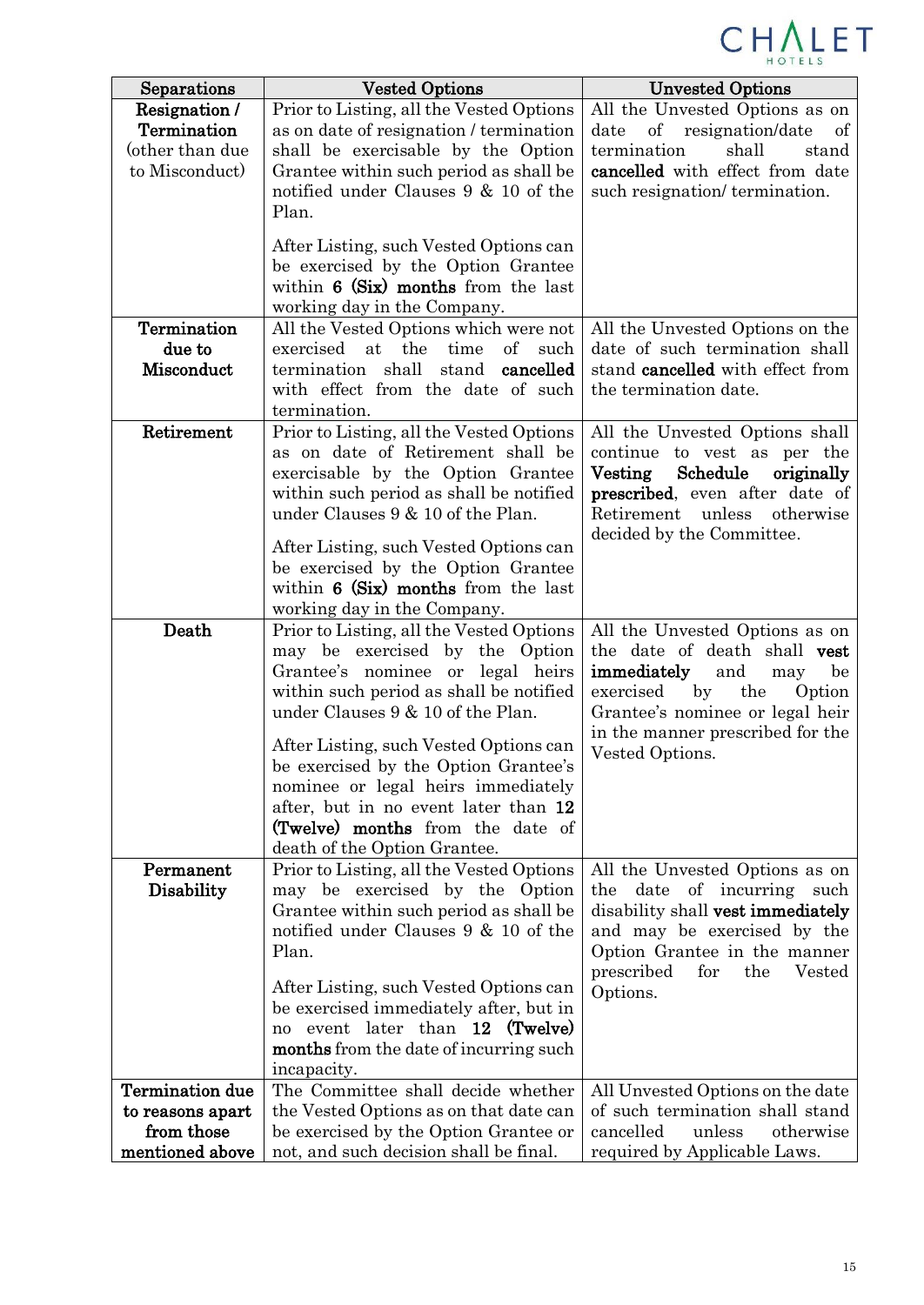

#### H. Appraisal process for determining the eligibility of employees under the Plan:

As was determined by the Nomination & Remuneration Committee (NRC) and Board at the time of instituting the Scheme and approved by the Shareholders.

#### I. Maximum number of Options to be issued per employee and in aggregate:

The maximum number of Options granted to the Employee shall not exceed 2,00,000 (Two Lakh) Options per such eligible Employee. However, the Committee reserves the right to decide the number of Options to be granted and the maximum number of Options that can be granted to the Employee within this ceiling.

#### J. Maximum quantum of benefits to be provided per employee under the Plan:

No benefit other than grant of Options or consequential issue of Equity Shares is envisaged under the ESOP 2018.

#### K. Route of the Plan implementation:

The Plan shall be implemented and administered directly by the Company and as determined by the Committee in line with the provisions of the SBEB and SE Regulations.

#### L. Source of acquisition of shares under the Plan:

The Company shall issue fresh (primary) shares upon exercise of the Options under the Plan.

## M. Amount of loan to be provided for implementation of the Plan by the Company to the trust, its tenure, utilization, repayment terms, etc.:

Not Applicable, as the ESOP 2018 is being implemented through Direct Route.

#### N. Maximum percentage of secondary acquisition:

Not Applicable, as the ESOP 2018 is being implemented through Direct Route.

#### O. Accounting and Disclosure Policies:

The Company shall follow the rules/regulations applicable to accounting of Options with reference to Fair Market Value of Shares as on date of Grant.

The rules/regulations to be followed shall include but not limited to the IND AS/ Guidance Note on Accounting for Employee Share-based Payments and/ or any relevant Accounting Standards as may be prescribed by the Institute of Chartered Accountants of India or any other appropriate authority, from time to time, including the disclosure requirements prescribed therein.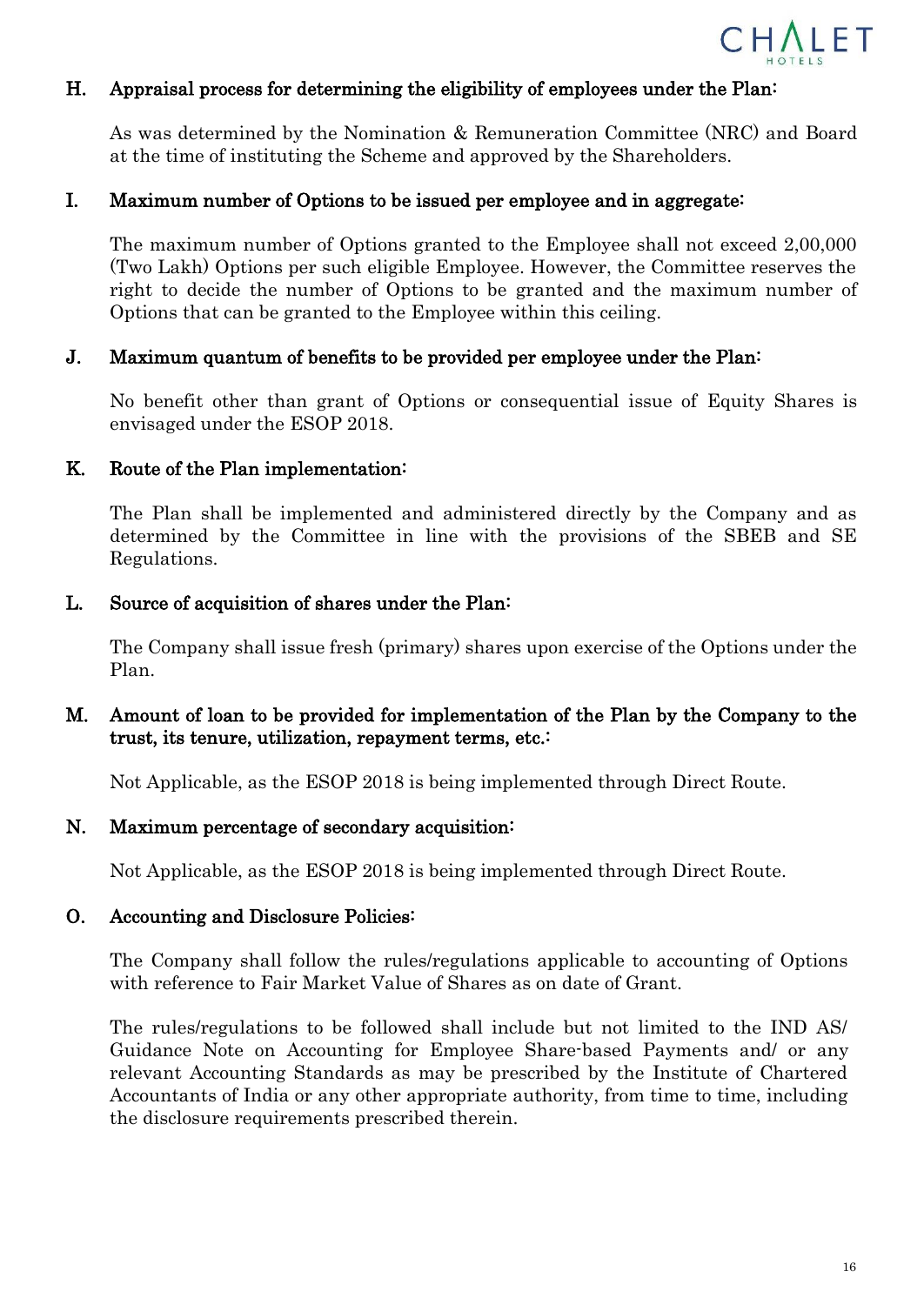

## P. Method of Option valuation:

The Company shall follow the Rules / Regulations applicable to accounting of Options with reference to Fair Market Value of Shares as on date of Grant.

## Q. Terms & conditions for buyback, if any, of specified securities covered / Options granted under the Plan:

Subject to the provisions of the then prevailing applicable laws, the Committee shall determine the procedure for buy-back of Options granted under the Plan if to be undertaken at any time by the Company, and the applicable terms and conditions thereof.

## R. Lock-in period:

The Shares transferred upon Exercise of Options shall be freely transferable and shall not be subject to any lock-in period from the date of allotment of such Shares under ESOP 2018 except as required under the Applicable Laws including that under the Securities and Exchange Board of India (Issue of Capital and Disclosure Requirements) Regulations, 2018 (as amended from time to time), or code of conduct framed, if any, by the Company after Listing under the Securities and Exchange Board of India (Prohibition of Insider Trading), Regulations, 2015 (as amended from time to time).

## S. Declaration:

As the Company is adopting the fair value method, presently there is no requirement for disclosure in the Director's Report. However, if in future, the Company opts for expensing of share-based employee benefits using the intrinsic value, then the difference between the employee compensation cost so computed and the employee compensation cost that shall have been recognized if it had used the fair value, shall be disclosed in the Directors' Report and the impact of this difference on profits and on earnings per share of the Company shall also be disclosed in the Directors' Report.

A draft copy of the Plan is available for inspection at the Company's registered office during official hours on all working days till the date of conclusion of the Postal Ballot i.e. Monday, June 20, 2022. Members may also request for a copy of the Plan by sending an email to companysecretar[y@chalethotels.com.](mailto:@chalethotels.com)

Pursuant to Section 62(1)(b) of the Companies Act, 2013, the Company may issue further Equity Shares to employees under the scheme of stock options subject to Special Resolution passed by the Members of the Company. As per the applicable provisions of the SBEB and SE Regulations, the Company may by Special Resolution ratify the pre-IPO Plan and vary the terms of the existing Plan offered pursuant to an earlier resolution, provided that such variation is not prejudicial to the interests of the employees.

Accordingly, approval of the Members is being sought by way of Special Resolution. The Board confirms that except for the aforesaid proposed variations, all other terms and conditions of ESOP 2018, and all subsisting consents, authorizations and approvals granted from time to time, including resolutions passed by the Members and/or the Board, with regard to implementation and administration of the ESOP 2018, shall remain unchanged and continue to be in force and that the proposed variations are not in any manner prejudicial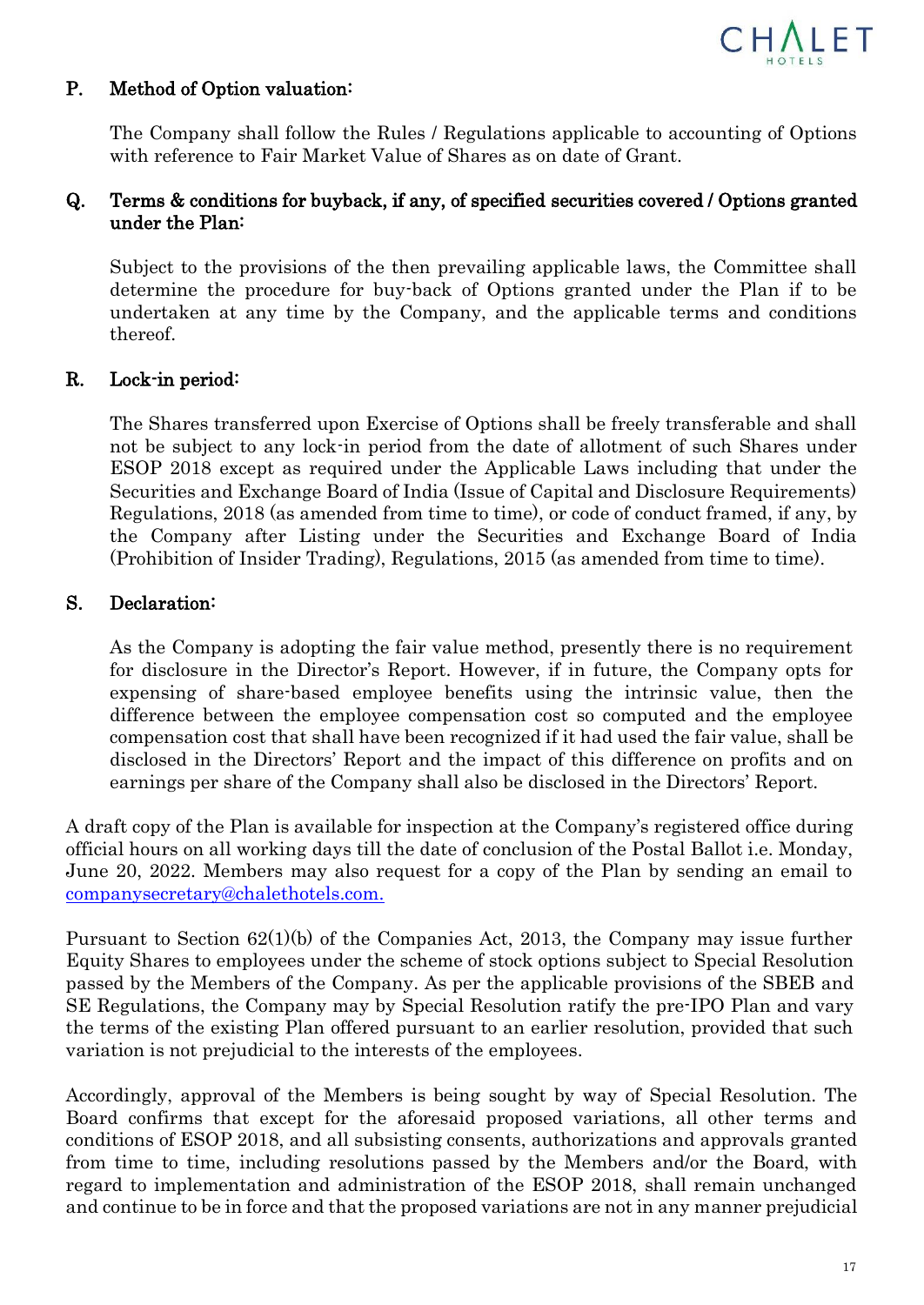

or detrimental to the interests of the employees of the Company, that of its subsidiaries and the Members of the Company.

None of the Promoters, members of the Promoter Group, Directors, Key Managerial Personnel of the Company apart from the Managing Director and CEO including their relatives are interested or concerned in the resolutions, except to the extent they may be lawfully granted Options under the Plan.

The Board recommends passing of the resolution as set out in Item No. 2 of the accompanying Notice as a Special Resolution.

> By order of the Board, For Chalet Hotels Limited

Date: May 10, 2022 Place: Mumbai

Sd/- Christabelle Baptista Company Secretary & Compliance Officer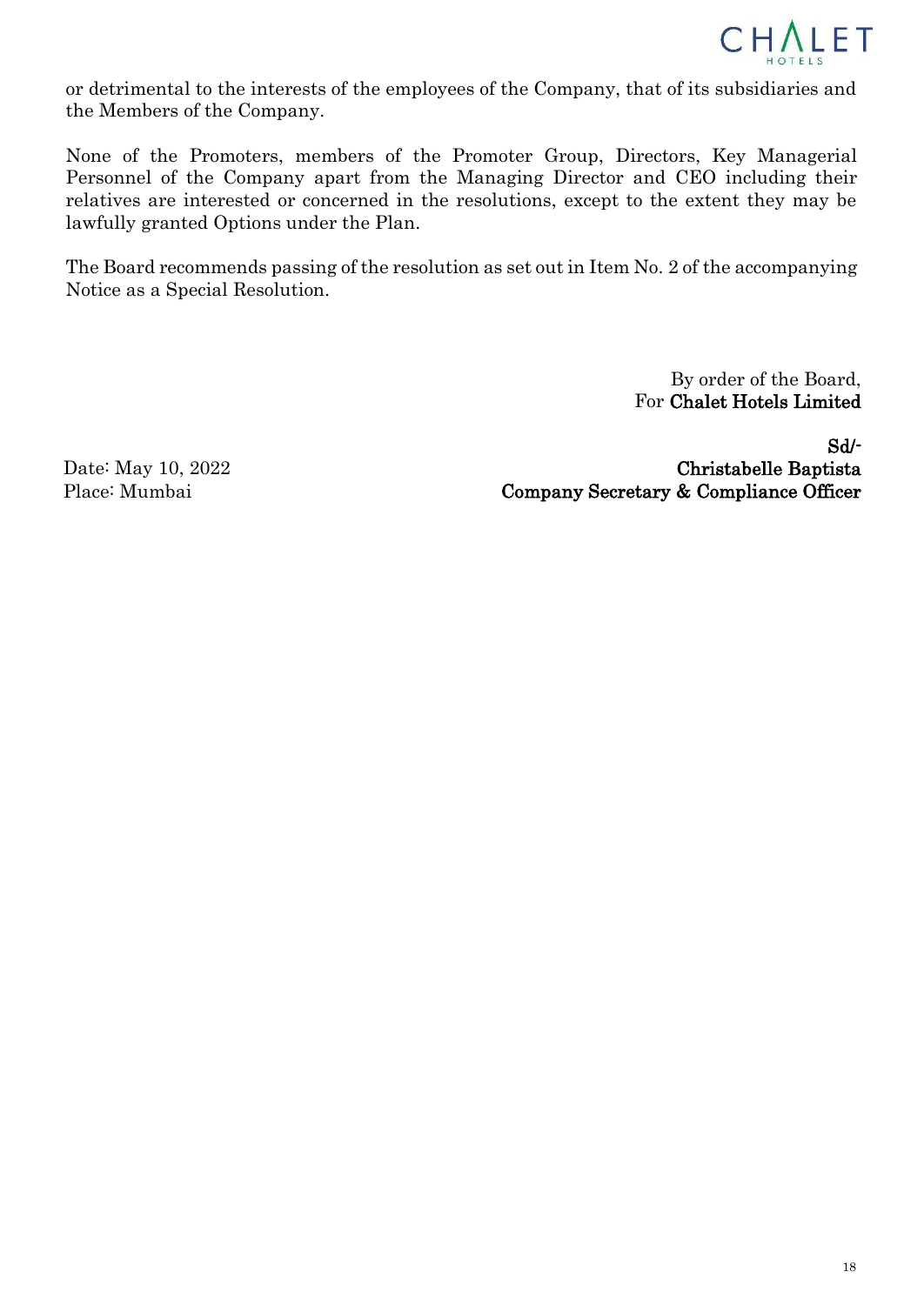

## NOTES FOR MEMBERS:

- 1. Explanatory Statement pursuant to Section 102 and Section 110 of the Companies Act, 2013 ('the Act'), and Secretarial Standard-2 on General Meetings issued by The Institute of Company Secretaries of India, read with the Securities and Exchange Board of India (Share Based Employee Benefits and Sweat Equity) Regulations, 2021 stating all material facts and reasons for the proposals set out under the Postal Ballot Notice is annexed to the said Notice.
- 2. The Postal Ballot Notice is being sent only by electronic mode to those Members whose email addresses are registered with the Company/Depositories and whose names appear in the Register of Members and/or in the List of Beneficial Owners of the Company received from the Depositories as on Wednesday, May 18, 2022 ("Cut-off Date"). If your email address is not registered with the Company/Depositories, please follow the process provided hereinbelow to receive the Postal Ballot Notice.
- 3. Members may note that the Postal Ballot Notice will also be available on the website of the Company at [www.chalethotels.com,](https://www.chalethotels.com/) websites of the Stock Exchanges i.e. National Stock Exchange of India Limited at [www.nseindia.com](http://www.nseindia.com/) and BSE Limited at [www.bseindia.com,](http://www.bseindia.com/) and on the website of KFin Technologies Limited ('KFin') at https://evoting.kfintech.com.
- 4. In compliance with Section 108 and Section 110 of the Act and the Rules made thereunder, the MCA Circulars and Regulation 44 of the SEBI (Listing Obligations and Disclosure Requirements) Regulations, 2015 ('Listing Regulations'), the Company has provided the facility to the Members to exercise their votes electronically and vote on the resolutions through the remote e-voting service facility arranged by KFin. Members can vote only through the Remote E-voting and are requested to read the instructions given herein. Members whose names appear on the Register of Members/List of Beneficial Owners as on Wednesday, May18, 2022 i.e. Cut-off date, will be considered for the purpose of remote e-voting.
- 5. The voting rights for Equity Shares is one vote per Equity Share, registered in the name of the Members. Voting rights shall be reckoned on the paid-up value of Equity Shares registered in the name of the Members as on Wednesday, May 18, 2022 i.e. Cut-off date. A person who is not a shareholder on the relevant date should treat this Notice for information purpose only.
- 6. The voting rights of Members shall be in proportion to their share of the paid-up Equity Share Capital of the Company as on the cut-off date i.e. Wednesday, May 18, 2022.
- 7. The Members may note that the Remote E-voting commences on Sunday, May 22, 2022 at 9.00 a.m. (IST) and ends on Monday, June 20, 2022 at 5.00 p.m. (IST). Members are requested to cast their vote through the Remote E-voting process **not later than 5.00 p.m.**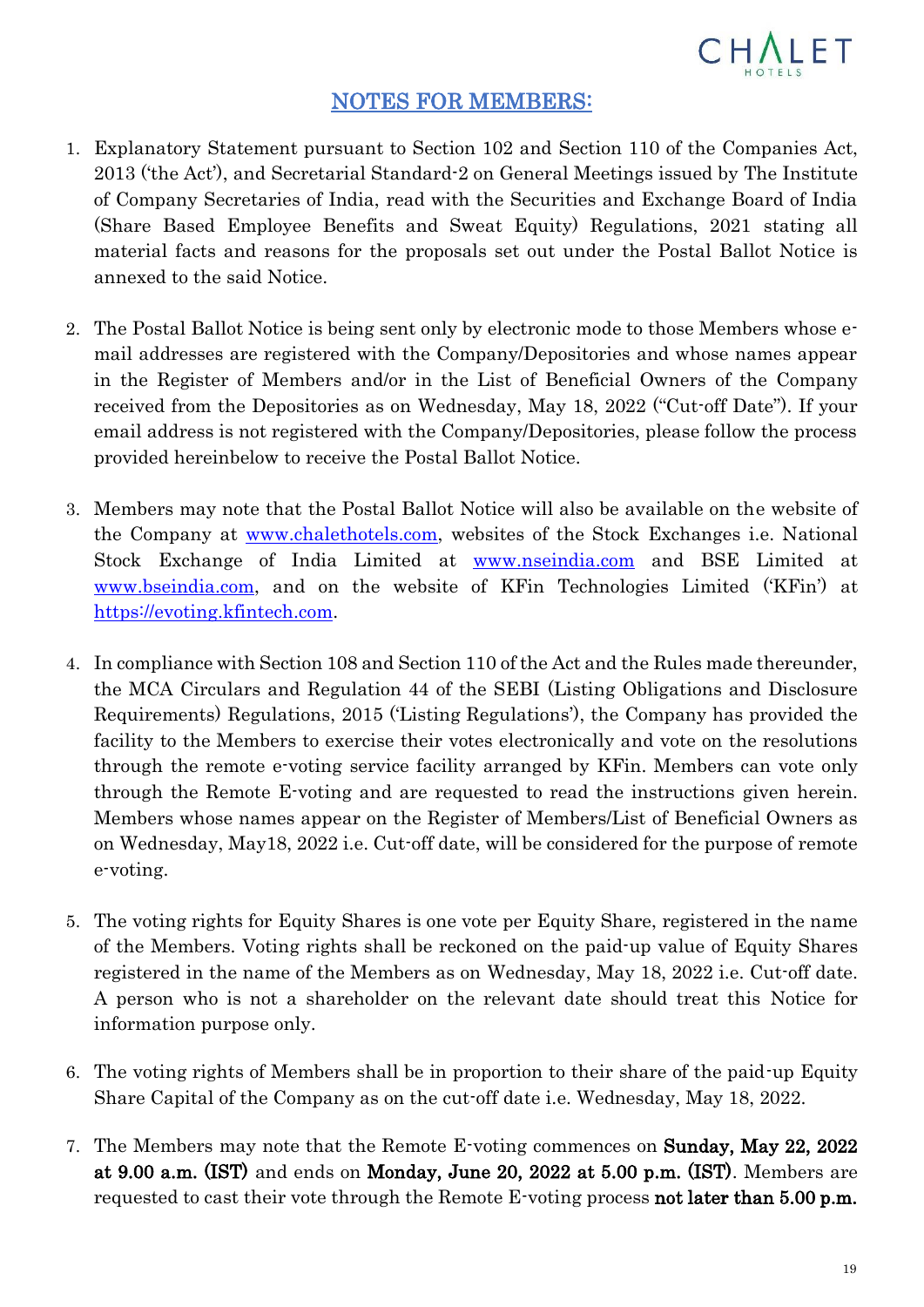

(IST) on Monday, June 20, 2022 to be eligible for being considered. The Remote E-voting module shall be disabled by KFin thereafter. Once the vote on a resolution is cast by the Member, the Member shall not be allowed to change it subsequently.

- 8. Relevant documents referred to in the Postal Ballot Notice shall be made available for inspection electronically by the Members in accordance with the applicable statutory requirements based on the requests received at [companysecretary@chalethotels.com](mailto:companysecretary@chalethotels.com) mentioning their name, Client ID and DP ID, until the last date for receipt of votes through Remote E-voting.
- 9. Members who have not registered their e-mail address with the Depositories are requested to register their e-mail address by contacting their respective Depository Participants
- 10. In order to increase the efficiency of the voting process and in terms with SEBI Circular No. SEBI/HO/CFD/CMD/CIR/P/2020/242 dated December 9, 2020, demat account holders are being provided a single login credential, through their demat accounts / websites of Depositories / Depository Participants. Demat account holders would now be able to cast their vote without having to register again with the e-voting service providers, thereby facilitating seamless authentication and convenience of participating in the e-voting process.
- 11. The procedure for Remote E-voting is annexed herewith as an Annexure to the Notes.
- 12. In case of any query and / or grievance, in respect of voting by electronic means, Members may refer to the Help & Frequently Asked Questions (FAQs) and e-voting User Manual available at the Downloads section at [https://evoting.kfintech.com](https://evoting.kfintech.com/) (KFin Website) or contact Mr. Umesh Pandey (Unit: Chalet Hotels Limited) of KFin at Selenium Tower B, Plot 31-32, Gachibowli, Financial District, Nanakramguda, Hyderabad 500 032, email at [einward.ris@kfintech.com](mailto:einward.ris@kfintech.com) or call KFin's toll free no. 1800-309-4001 for any further clarifications.
- 13. Non-individual Members (i.e. Corporate / Institutional Members other than Individuals, HUF, NRI, etc.) intending to vote through their Authorized Representatives are requested to send a scanned copy (jpeg/pdf format) of the Board Resolution / Authority Letter etc. authorizing their representative(s) to vote on their behalf, pursuant to Section 113 of the Act, certified to be true, to the Scrutiniser at e-mail ID: [makarandjoshi@mmjc.in](mailto:makarandjoshi@mmjc.in) with a copy marked to <evoting@kfintech.com> and [companysecretary@chalethotels.com.](mailto:companysecretary@chalethotels.com) The scanned copy of the above-mentioned documents should be named in the format "CHALET HOTELS LIMITED\_EVEN 6592".
- 14. The Company has appointed Mr. Makarand M. Joshi (Membership No: 5533) and in his absence Mrs. Kumudini Bhalerao (Membership No: 6667), Partners of M/s. Makarand M. Joshi & Co., Practising Company Secretaries, Mumbai, to act as the Scrutiniser to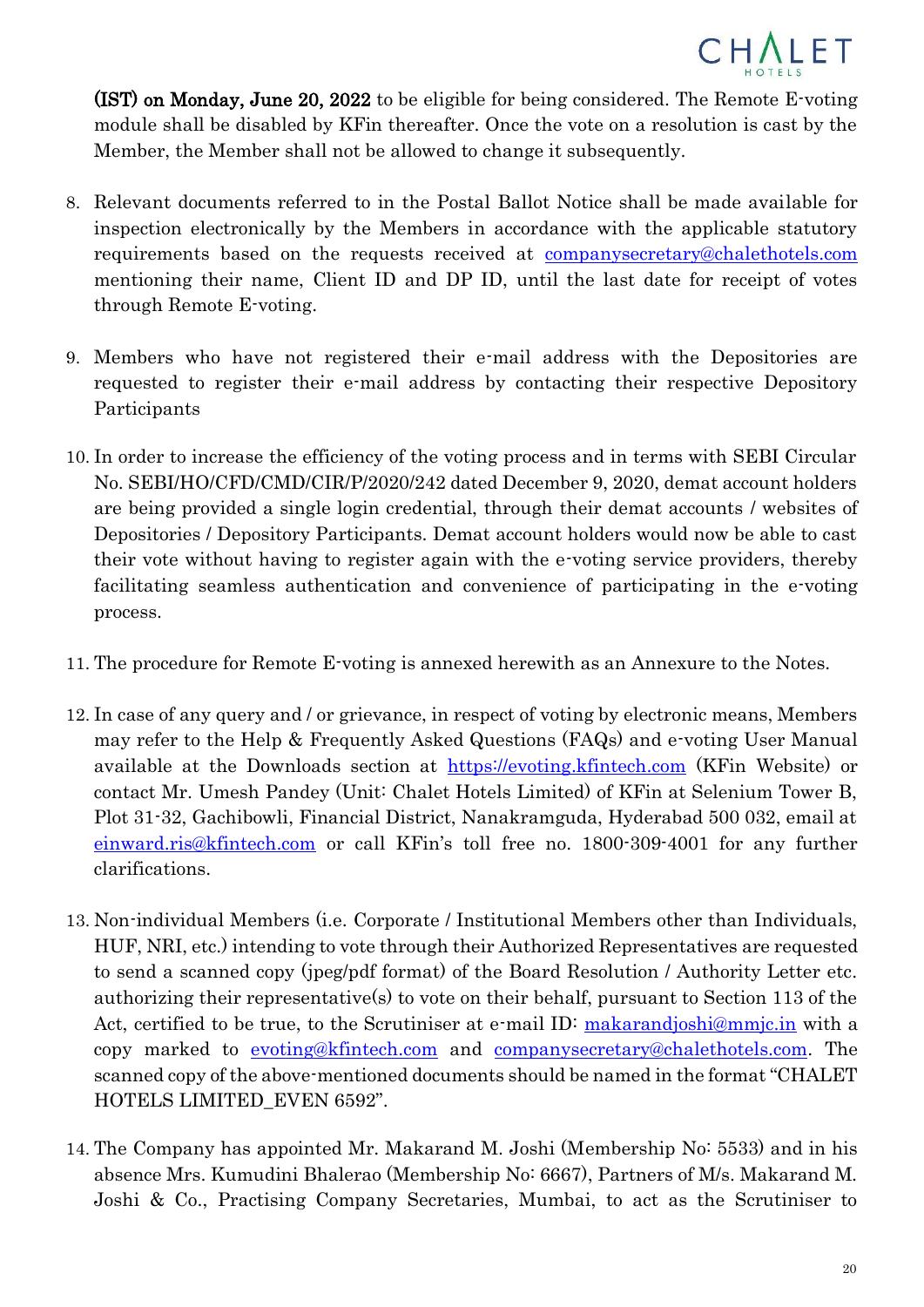

scrutinise the remote e-voting process in a fair and transparent manner and they have communicated their willingness to be appointed and be available for the purpose.

- 15. The Scrutiniser shall, immediately after the conclusion of the remote e-voting period unblock the votes cast, in the presence of at least two witnesses not in the employment of the Company, and make a consolidated Scrutiniser's Report of the total votes cast in favour or against, if any, and submit the same to the Chairman or any person authorised by him, who shall countersign the same.
- 16. The Scrutinizer will submit his report to the Chairman or in his absence to any other person authorised by the Chairman after the completion of scrutiny, and the results of voting by postal ballot through the Remote E-voting process will be announced by the Chairman or the person duly authorised, on or before Wednesday, June 22, 2022.
- 17. The resolutions, if passed by requisite majority, shall be deemed to have been passed on the last date specified for Remote E-voting, i.e. Monday, June 20, 2022, as if they have been passed at a General Meeting of the Members.
- 18. The results on resolutions shall be declared not later than 2 working days of the conclusion of the remote e-voting on the Postal Ballot and the resolutions will be deemed to have been passed on the date of conclusion of the remote e-voting period. The resolutions will be considered to be passed as if they have been passed at a General Meeting of the Members, subject to receipt of the requisite number of votes in favour of the resolutions.
- 19. The results declared along with the Scrutiniser's Report will be displayed on the website of the Company [\(www.chalethotels.com\)](https://www.chalethotels.com/), besides being communicated to the Stock Exchanges i.e. National Stock Exchange of India Limited at [www.nseindia.com](http://www.nseindia.com/) and BSE Limited at [www.bseindia.com](http://www.bseindia.com/) and on the website of Registrar and Share Transfer Agent i.e. KFin at [https://evoting.kfintech.com](https://evoting.kfintech.com/) within 2 working days of the conclusion of the e-voting period.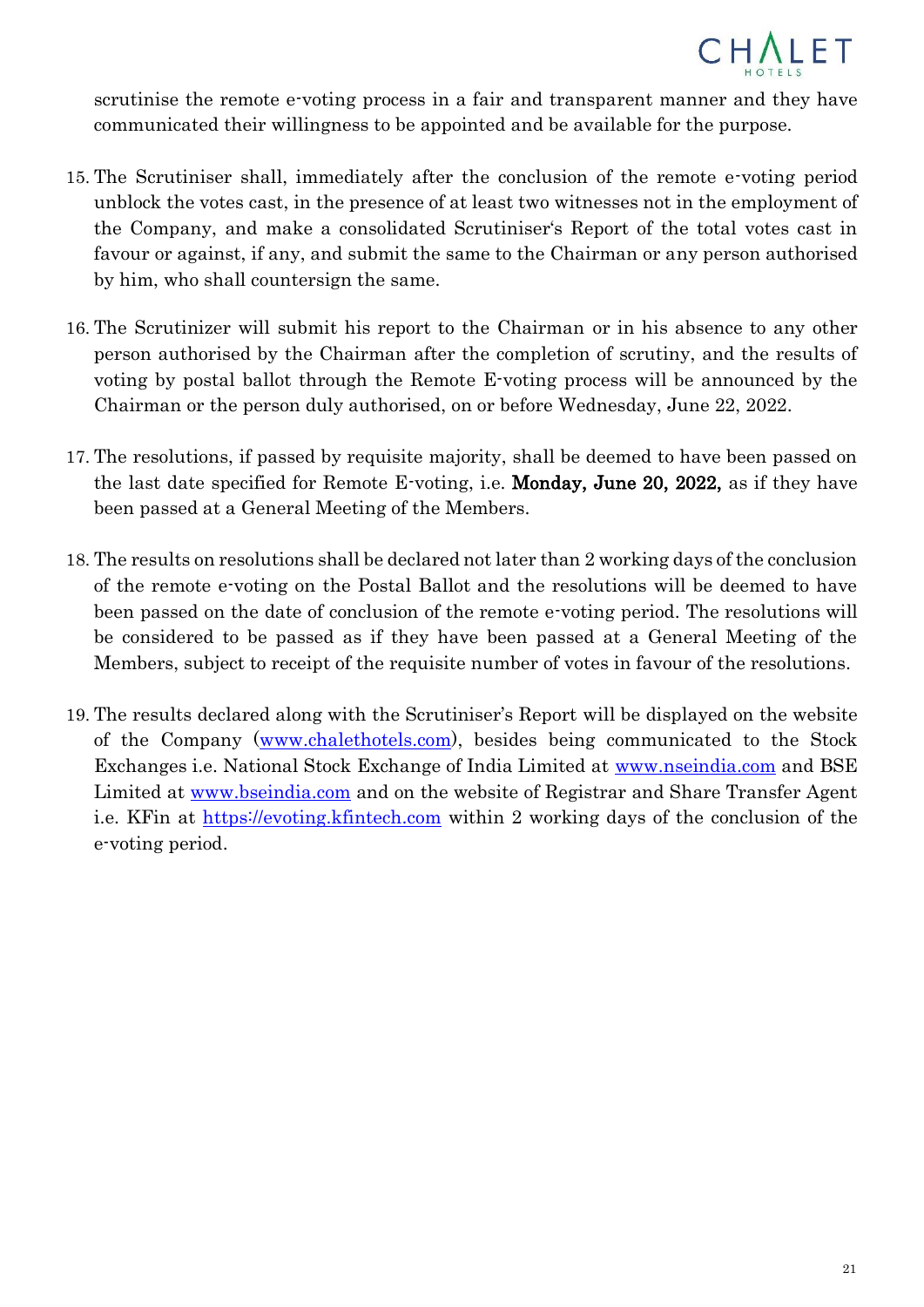

#### Instructions for Voting through electronic means (Remote e-voting):

- 1. In compliance with the provisions of Section 108 of the Act, the Companies (Management and Administration) Rules, 2014 and Regulation 44 of the Listing Regulations read with SEBI Circular No. SEBI/HO/CFD/CMD/CIR/P/2020/242 dated December 9, 2020 in relation to e-Voting Facility Provided by Listed Entities, the Company is pleased to provide its Members the facility to exercise their right to vote on resolutions proposed by means of Postal Ballot to be considered by electronic means i.e. through remote e-voting.
- 2. A person, whose name is recorded in the Register of Members or in the Register of Beneficial Owners maintained by the Depositories as on Wednesday, May 18, 2022 ('the cut-off date'), shall be entitled to vote in respect of the shares held, by availing the facility of remote e-voting. Any person who is not a Member as on the cut-off date should treat this Notice for information purposes only.
- 3. Pursuant to SEBI Circular No. SEBI/HO/CFD/CMD/CIR/P/2020/242 dated December 9, 2020 on 'e-Voting facility provided by Listed Companies', e-Voting process has been enabled for all the **individual Demat Account holders**, by way of single login credential, through their demat accounts / websites of Depositories / Depository Participants ('DPs') in order to increase the efficiency of the voting process.
- 4. Individual Demat Account holders would be able to cast their vote without having to register again with the e-Voting service provider (ESP) thereby not only facilitating seamless authentication but also ease and convenience of participating in e-Voting process. Shareholders are advised to update their mobile number and e-mail ID with their DPs to access e-Voting facility.
- 5. The period of remote e-voting commences on Sunday, May 22, 2022 at 9:00 a.m. (IST) and ends on Monday, June 20, 2022 at 5:00 p.m. (IST). The remote e-voting module shall thereafter be disabled by KFin Technologies Limited ('KFin') for e-voting. Once the vote on a resolution is cast by the Member, the Member shall not be allowed to change it subsequently.
- 6. The details of the process and manner for remote e-Voting and attending the AGM are explained herein below:

Option 1: Access Depositories e-Voting system in case of individual shareholders holding shares in demat mode.

Option 2: Access KFin e-Voting system in case of non-individual shareholders holding shares demat mode.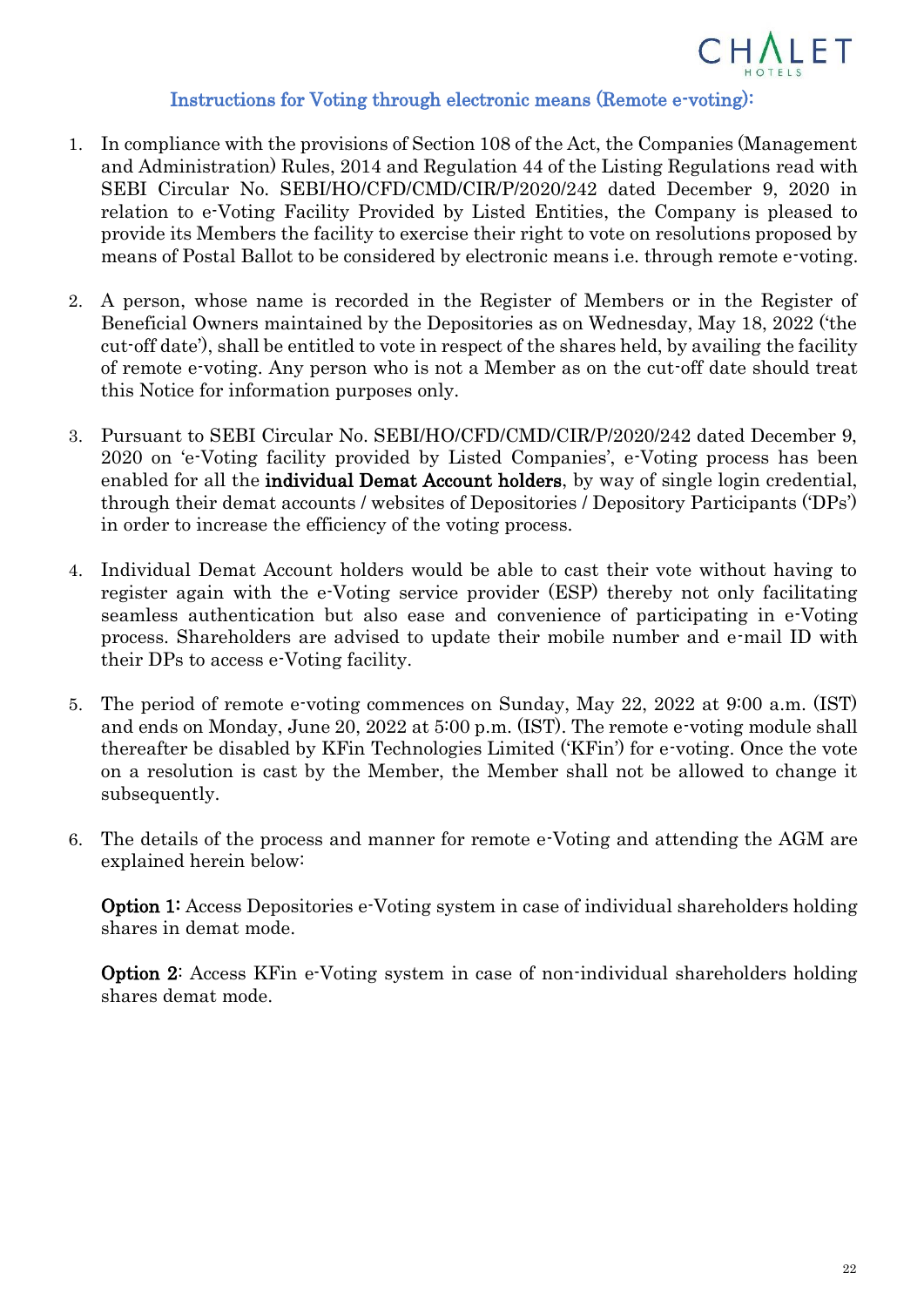

# Details for Option 1 are mentioned below

## Login method for remote e-Voting for INDIVIDUAL SHAREHOLDERS holding securities in demat mode.

| <b>Login Method</b>                                                                                                                                                                                                                                                                                                                                                                                                                                                                                                                                                                                                                                                                                                                                                                                                                                                                                                                                                                                                                                                                  |
|--------------------------------------------------------------------------------------------------------------------------------------------------------------------------------------------------------------------------------------------------------------------------------------------------------------------------------------------------------------------------------------------------------------------------------------------------------------------------------------------------------------------------------------------------------------------------------------------------------------------------------------------------------------------------------------------------------------------------------------------------------------------------------------------------------------------------------------------------------------------------------------------------------------------------------------------------------------------------------------------------------------------------------------------------------------------------------------|
|                                                                                                                                                                                                                                                                                                                                                                                                                                                                                                                                                                                                                                                                                                                                                                                                                                                                                                                                                                                                                                                                                      |
| 1. Member already registered for IDeAS (Internet Based Demat Account Statement)<br>facility of NSDL:<br>- Visit URL: https://eservices.nsdl.com<br>- Under 'IDeAS' section, click on the "Beneficial Owner" icon under<br>"Login".<br>- Enter User ID and Password and post successful authentication, click on "Access to<br>e-Voting".<br>- Click on the name of the Company or e-Voting service provider and you will be re-<br>directed to e-Voting service provider website for casting the vote during the remote e-<br>Voting period.                                                                                                                                                                                                                                                                                                                                                                                                                                                                                                                                         |
| 2. Members not registered for IDeAS e-Services:<br>- To register, click on link https://eservices.nsdl.com<br>Online<br>for<br>click<br>"Register"<br>IDeAS"<br>- Select<br>or<br>at<br>https://eservices.nsdl.com/SecureWeb/IdeasDirectReg.jsp<br>- Proceed with completing the required fields.<br>- Follow steps given in Point 1.                                                                                                                                                                                                                                                                                                                                                                                                                                                                                                                                                                                                                                                                                                                                                |
| 3. Alternatively, by directly accessing the e-Voting website of NSDL:<br>- Visit URL: https://www.evoting.nsdl.com/<br>- Click on the icon "Login" which is available under 'Shareholder/Member' section.<br>- A new screen will open. You will have to enter your User ID (i.e. your sixteen digit<br>Demat Account number held with NSDL), Password / OTP and a Verification Code as<br>shown on the screen.<br>- Post successful authentication, you would be requested to select the name of the<br>Company and the e-Voting Service Provider's name, <i>i.e.</i> KFintech.<br>- On successful selection, you will be redirected to KFin's e-Voting page for casting your<br>vote during the remote e-Voting period.                                                                                                                                                                                                                                                                                                                                                             |
| 1. Existing user who have opted for Easi / Easiest:<br>- Visit URL: https://web.cdslindia.com/myeasi/home/login<br>or<br>www.cdslindia.com and click on "New System Myeasi".<br>- Login with your registered User ID and Password.<br>- The Member will see the e-Voting menu. The menu will have links of ESP i.e. KFin's<br>e-Voting portal.<br>- Click on e-Voting service provider's name to cast your vote.<br>2. Members not registered for Easi / Easiest:<br>- Option to register is available at<br>https://web.cdslindia.com/myeasi/Registration/EasiRegistration<br>- Proceed with completing the required fields.<br>- Follow the steps given in Point 1 above.<br>3. Alternatively, by directly accessing the e-Voting website of CDSL:<br>- Visit URL www.cdslindia.com<br>- Provide your Demat Account Number and PAN.<br>- System will authenticate the details of the Member by sending OTP on registered<br>mobile and email address, as recorded in the Demat Account.<br>- After successful authentication, the Member will be provided links for the respective |
|                                                                                                                                                                                                                                                                                                                                                                                                                                                                                                                                                                                                                                                                                                                                                                                                                                                                                                                                                                                                                                                                                      |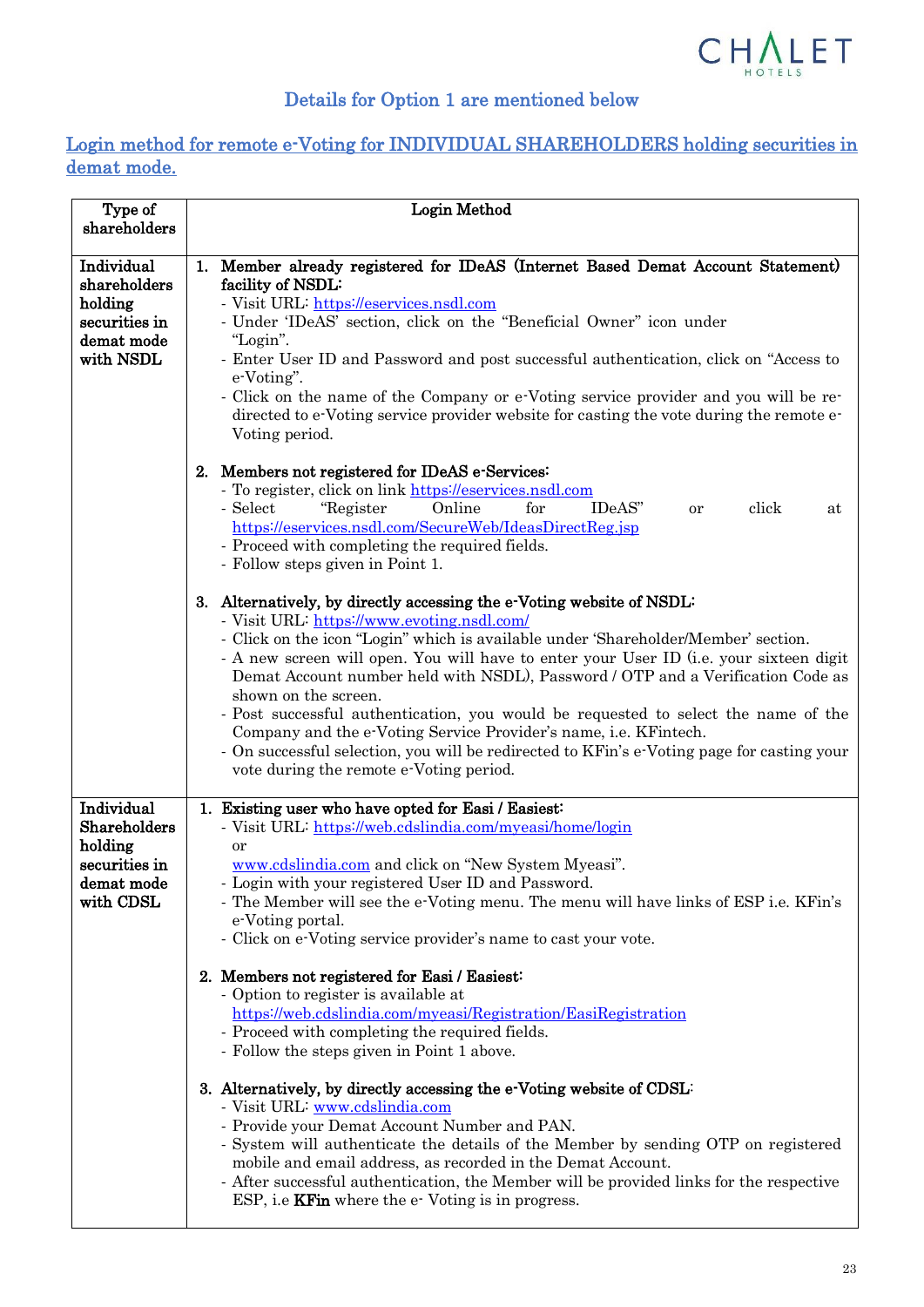

| Individual    | 1. You can also login using the login credentials of your Demat Account through your DP             |
|---------------|-----------------------------------------------------------------------------------------------------|
| Shareholder   | registered with NSDL / CDSL for e-Voting facility.                                                  |
| login through | 2. Once logged in, you will be able to see e Voting option. Click on e Voting option and you        |
| their Demat   | would be redirected to NSDL / CDSL Depository website after successful                              |
| Accounts /    | authentication, wherein you can see e-Voting feature.                                               |
| website of    | 3. Click on options available against Company's name or e-Voting service provider                   |
| Depository    | <b>KFintech</b> and you will be redirected to e-Voting website of <b>KFin</b> for casting your vote |
| Participant   | during the remote e-Voting period without any further authentication.                               |
|               |                                                                                                     |

Members who are unable to retrieve User ID / Password are advised to use Forgot User ID and Forgot Password options available at respective websites.

The details of the helpdesk for Individual Shareholders for any technical issues related to login through Depository i.e. NSDL and CDSL are mentioned below:

| Login type | <b>Helpdesk Details</b>                                                  |
|------------|--------------------------------------------------------------------------|
|            | Securities held Please contact NSDL helpdesk by sending a request at     |
| with NSDL  | evoting@nsdl.co.in or call at toll free number 1800 1020 990 and 1800 22 |
|            | 44 30.                                                                   |
|            | Securities held Please contact CDSL helpdesk by sending a request at     |
| with CDSL  | helpdesk.evoting@cdslindia.com or contact at 022-23058738 or 022-        |
|            | 23058542-43.                                                             |

## Details for Option 2 are mentioned below

Login method for e-Voting for shareholders OTHER THAN INDIVIDUAL (NON-INDIVIDUAL) SHAREHOLDERS holding securities in demat mode.

- A. Members whose Email IDs are registered with the Company / DPs, will receive an email from KFin which will include details of E-Voting Event Number (EVEN), User ID and Password. They will have to follow the following process:
	- i. Launch internet browser by typing the URL: [https://evoting.kfintech.com/.](https://evoting.kfintech.com/)
	- ii. Enter the login credentials (i.e. User ID and Password). Your DP ID and Client ID will be your User ID. However, if you are already registered with KFin for e-voting, you can use your existing User ID and password for casting your vote.
	- iii. After entering these details appropriately, Click on 'LOGIN'.
	- iv. You will now reach 'Password Change Menu' wherein you are required to mandatorily change your password. The new password shall comprise of minimum 8 characters with at least one uppercase  $(A-Z)$ , one lowercase  $(a-z)$ , one numeric value  $(0-9)$  and a special character (@, #, \$, etc.). The system will prompt you to change your password and update your contact details such as mobile number, e-mail ID, etc. on first login. You may also enter a secret question and answer of your choice to retrieve your password in case you forget it. It is strongly recommended that you do not share your password with any other person and that you take utmost care to keep your password confidential.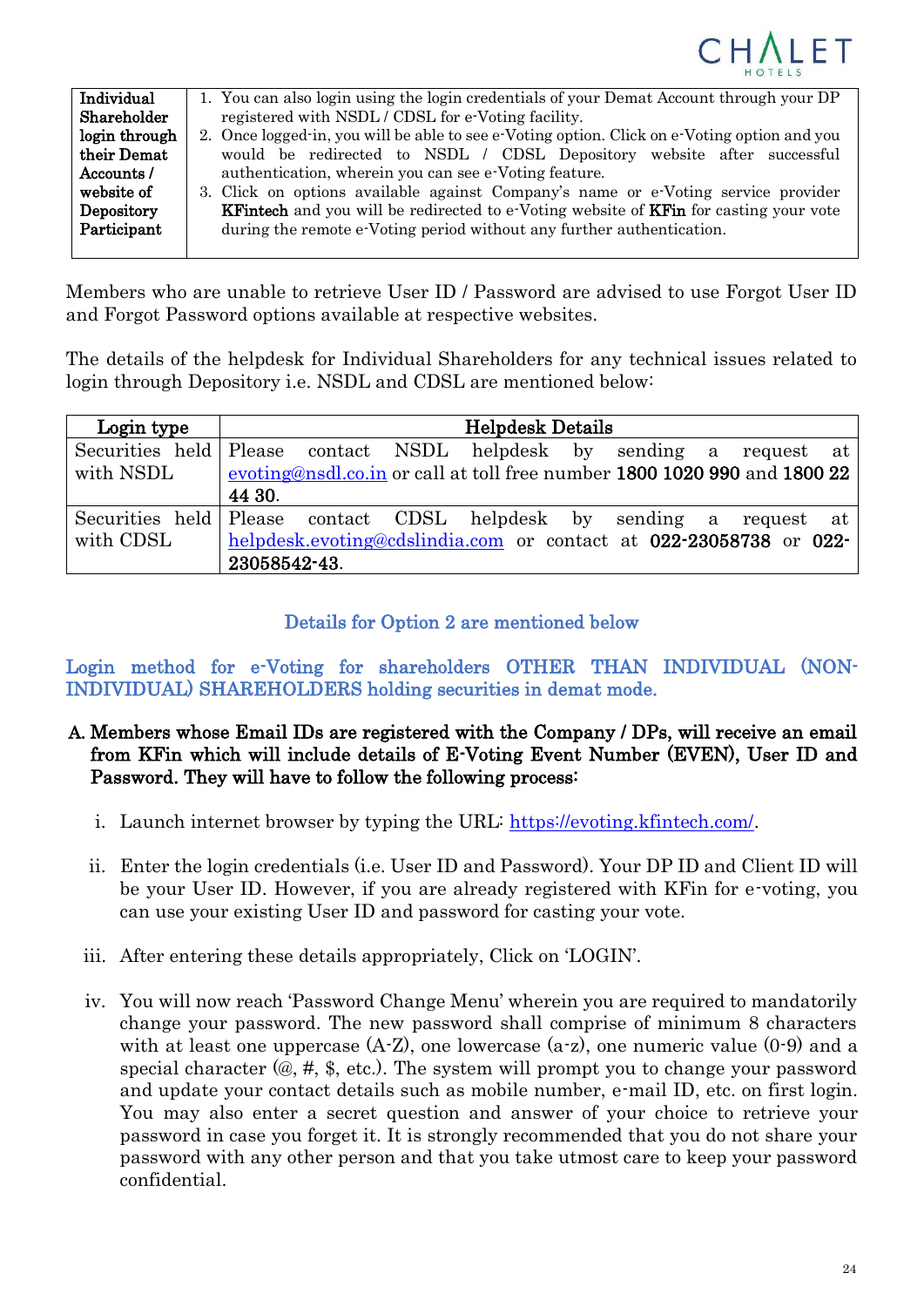

- v. You will need to login again with the new credentials.
- vi. On successful login, the system will prompt you to select the 'EVEN' i.e., 'Chalet Hotels Limited - 6592'.
- vii. On the voting page, enter the number of shares (which represents the number of votes) as on the cut-off date under 'FOR / AGAINST' or alternatively, you may partially enter any number in 'FOR' and partially in 'AGAINST' but the total number in 'FOR / AGAINST' taken together should not exceed your total shareholding as on the cut-off date, i.e. Wednesday, May 18, 2022. You may also choose the option 'ABSTAIN'. If the Member does not indicate either 'FOR' or 'AGAINST', it will be treated as 'ABSTAIN' and the shares held will not be counted under either heads.
- viii. Members holding multiple Demat Accounts shall carry out the e-voting process separately for each Demat Account.
	- ix. Voting has to be done for each Resolution stated in the Postal Ballot Notice separately. In case you do not desire to cast your vote on any specific item, it will be treated as abstained.
	- x. You may then cast your vote by selecting an appropriate option and clicking on 'SUBMIT'.
	- xi. Thereafter, a confirmation box will be displayed. Click 'OK' to confirm, else 'CANCEL' to modify. Once you confirm, you will not be allowed to modify or change the votes cast. However, Members can login any number of times inspite of having voted on all the Resolutions.
- xii. Corporate / Institutional Members (i.e. other than Individuals, HUF, NRI, etc.) are also required to send a scanned copy (pdf format) of the Board Resolution / Authority Letter etc., certified to be true, to the Scrutiniser at e-mail ID: [makarandjoshi@mmjc.in](mailto:scrutinisers@mmjc.in) with a copy marked to [evoting@kfintech.com](mailto:evoting@kfintech.com) and [companysecretary@chalethotels.com.](mailto:companysecretary@chalethotels.com) The scanned copy of the above-mentioned documents should be named in the format "CHALET HOTELS LIMITED\_EVEN 6592".

### B. Members whose Email IDs are not registered with the Company / DPs and consequently have not received the Postal Ballot Notice and e-voting instructions will have to follow the following process:

- i. Members who have not registered their email address and consequently have not received the Postal Ballot Notice and e-voting instructions may temporarily get their email address and mobile number registered with KFin, by accessing the link: [https://ris.kfintech.com/clientservices/mobilereg/mobileemailreg.aspx.](https://ris.kfintech.com/clientservices/mobilereg/mobileemailreg.aspx) Members are requested to follow the process as guided to capture the email address and mobile number for sending the soft copy of the Postal Ballot Notice and e-voting instructions along with the User ID and Password. In case of any queries, Members may write to [einward.ris@kfintech.com.](mailto:einward.ris@kfintech.com)
- ii. Alternatively, Members may send an e-mail request at [einward.ris@kfintech.com](mailto:einward.ris@kfintech.com) along with scanned copy of the signed request letter providing the email address,